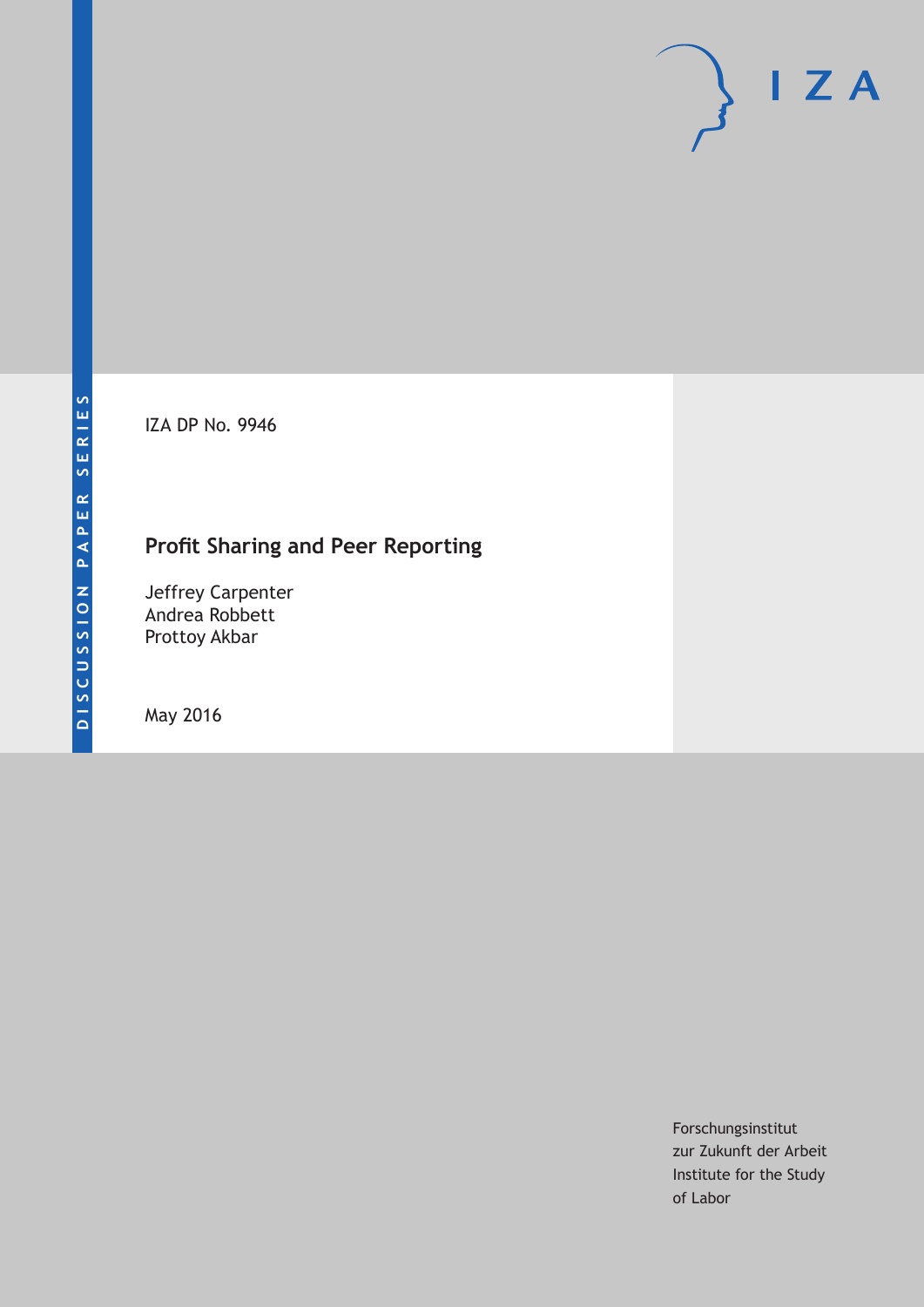# **Profit Sharing and Peer Reporting**

## **Jeffrey Carpenter**

*Middlebury College and IZA* 

## **Andrea Robbett**

*Middlebury College* 

### **Prottoy Akbar**

*University of Pittsburgh*

### Discussion Paper No. 9946 May 2016

IZA

P.O. Box 7240 53072 Bonn Germany

Phone: +49-228-3894-0 Fax: +49-228-3894-180 E-mail: iza@iza.org

Any opinions expressed here are those of the author(s) and not those of IZA. Research published in this series may include views on policy, but the institute itself takes no institutional policy positions. The IZA research network is committed to the IZA Guiding Principles of Research Integrity.

The Institute for the Study of Labor (IZA) in Bonn is a local and virtual international research center and a place of communication between science, politics and business. IZA is an independent nonprofit organization supported by Deutsche Post Foundation. The center is associated with the University of Bonn and offers a stimulating research environment through its international network, workshops and conferences, data service, project support, research visits and doctoral program. IZA engages in (i) original and internationally competitive research in all fields of labor economics, (ii) development of policy concepts, and (iii) dissemination of research results and concepts to the interested public.

IZA Discussion Papers often represent preliminary work and are circulated to encourage discussion. Citation of such a paper should account for its provisional character. A revised version may be available directly from the author.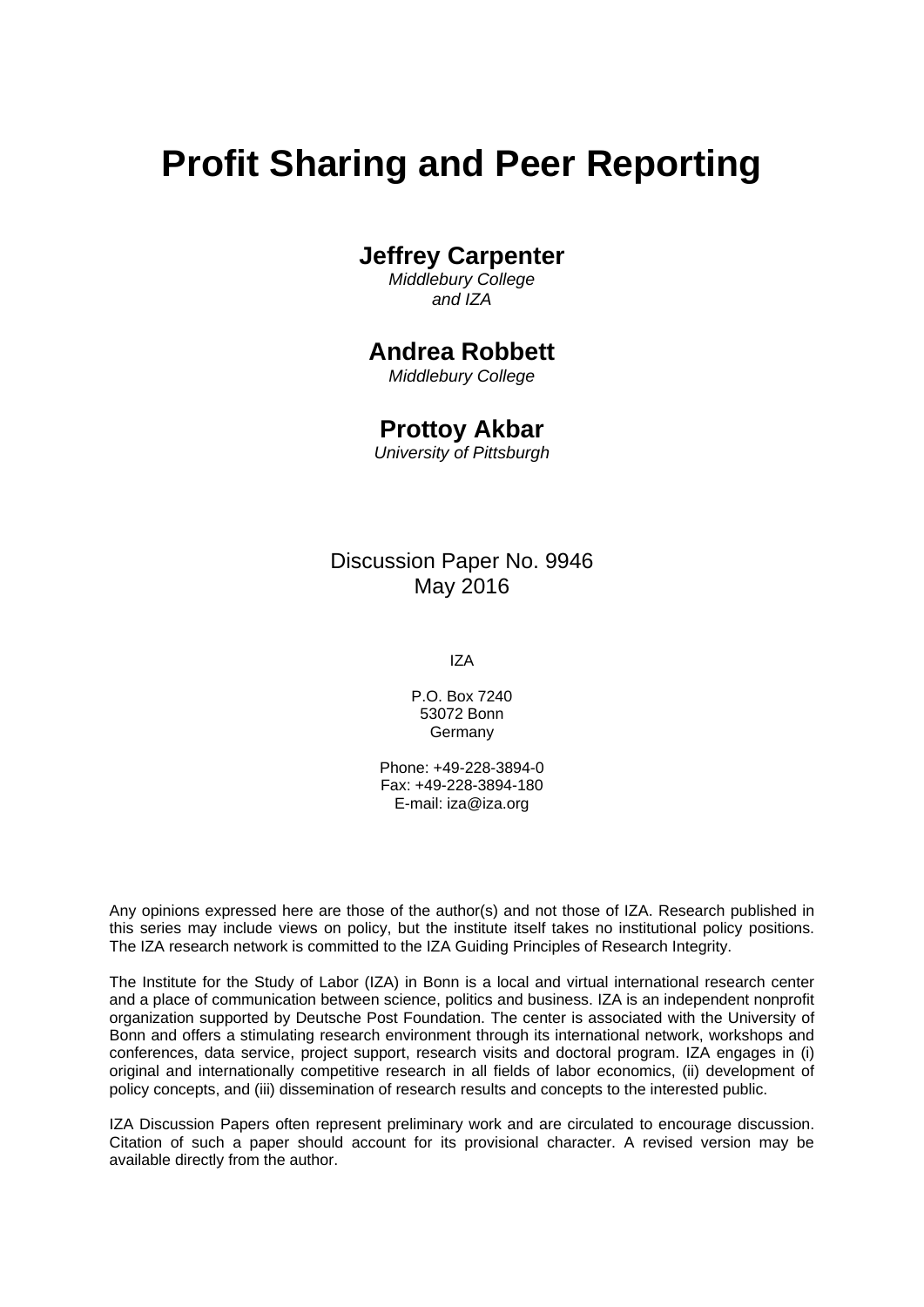IZA Discussion Paper No. 9946 May 2016

## **ABSTRACT**

## **Profit Sharing and Peer Reporting**

Despite the "1/N problem" associated with profit sharing, the empirical literature finds that sharing profits with workers has a positive impact on work team and firm performance. We examine one possible resolution to this puzzle by observing that, although the incentive to work harder under profit sharing is weak, it might be sufficient to motivate workers to report each other for shirking, especially if the workers are reciprocally-minded. Our model provides the rationale for this conjecture and we discuss the results of an experiment that confirms that profit sharing is most effective when peer reporting is possible.

JEL Classification: team production, profit sharing, peer reporting, reciprocity, experiment

Keywords: C92, J30, D20, M52

Corresponding author:

Jeffrey Carpenter Department of Economics Middlebury College Middlebury, VT 05753 USA E-mail: jpc@middlebury.edu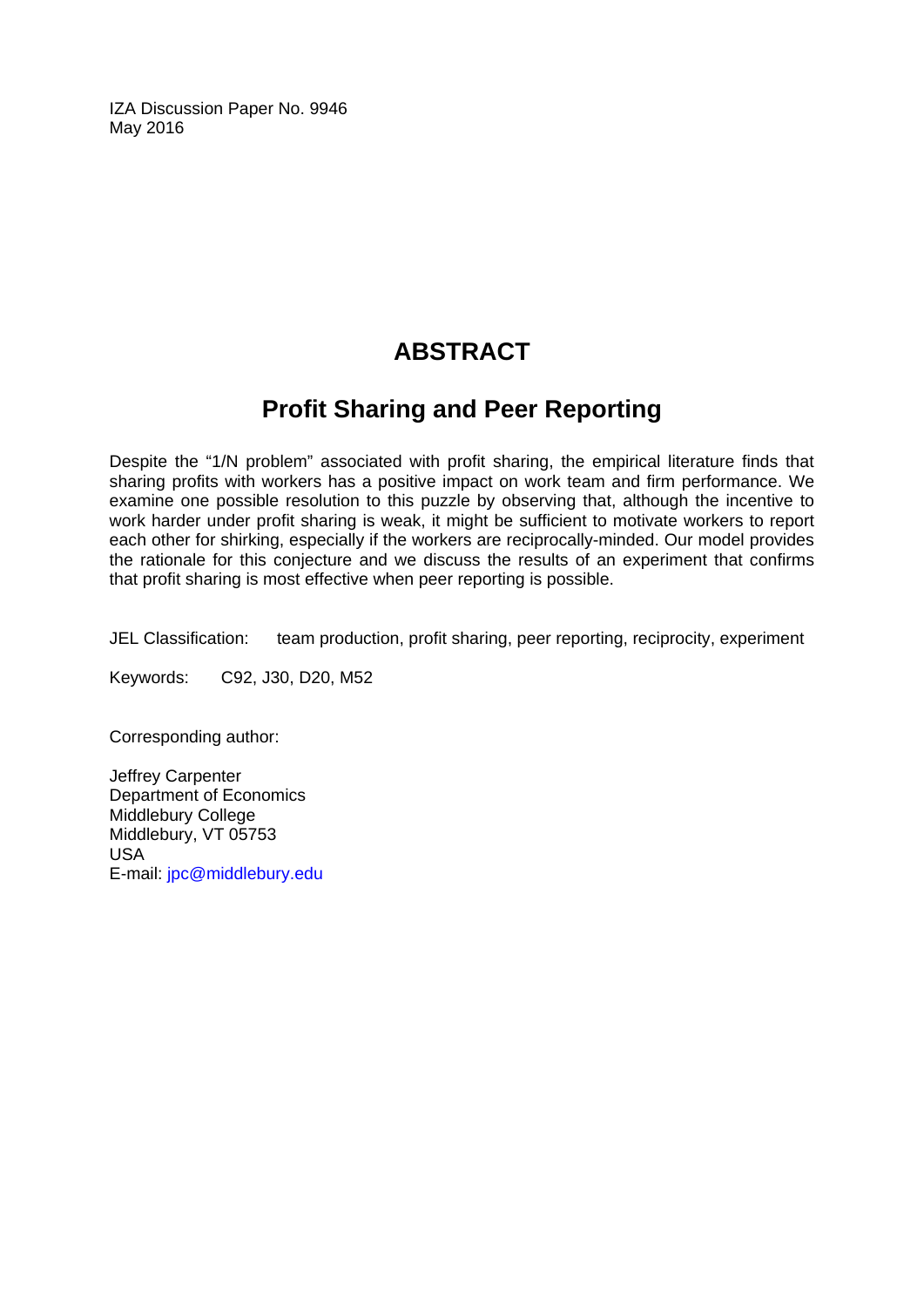#### 1 Introduction

Empirical studies consistently find that profit sharing has a positive effect on worker productivity despite the fact that workers receive just a  $\frac{1}{N}$ th share of their incremental output, surely not enough to compensate for the additional effort, especially when the size of the workforce, N, is large (Weitzman and Kruse, 1990; Bhargava, 1994; Hansen, 1997). According to Kruse (1992), this phenomenon has puzzled economists since profit sharing was first conceived during the industrial revolution. We examine one possible resolution to the puzzle by noticing that, although the incentive to work harder under profit sharing is weak, it might be sufficient to motivate workers to monitor each other and report shirkers, especially if the workers are reciprocally-minded (as discussed in Freeman et al., 2010).

There is scant evidence that profit sharing leads to peer reporting and better firm performance because it is hard to observe peer reporting, especially if it is informal, and even harder to directly link reporting behavior to work team productivity. Indeed, working within these limitations, Knez and Simester (2001) offer one of the most convincing accounts and yet they can only show that monthly bonuses (with incentives similar to profit sharing) are associated with teams in the airline industry being more likely to meet productivity goals and, based on anecdotal manager interviews, that "mutual monitoring" has some role. Focusing more on mutual monitoring, Welbourne (1995) surveyed workers in firms implementing gain sharing programs and found that workers reported monitoring their peers more closely when the gain sharing program instilled a sense of procedural justice. Unfortunately, this study cannot assess the direct causal effect of profit or gain sharing on the propensity to report coworkers and is silent on the important link between reporting and team performance.

Despite the ability to use experimental methods to observe and tease apart the causal impact of profit sharing on team performance, there are, to our knowledge, no experiments that test our hypothesis directly. Of course, there is now a large experimental literature on mutual monitoring in public goods games (Chaudhuri, 2011) and there is another large literature showing that reciprocal workers exchange "gifts" with their managers (Charness and Kuhn, 2011) and yet there are few experiments linking profit sharing or peer reporting to worker or team performance. Considering profit (or gain) sharing Nalbantain and Schotter (1997) examine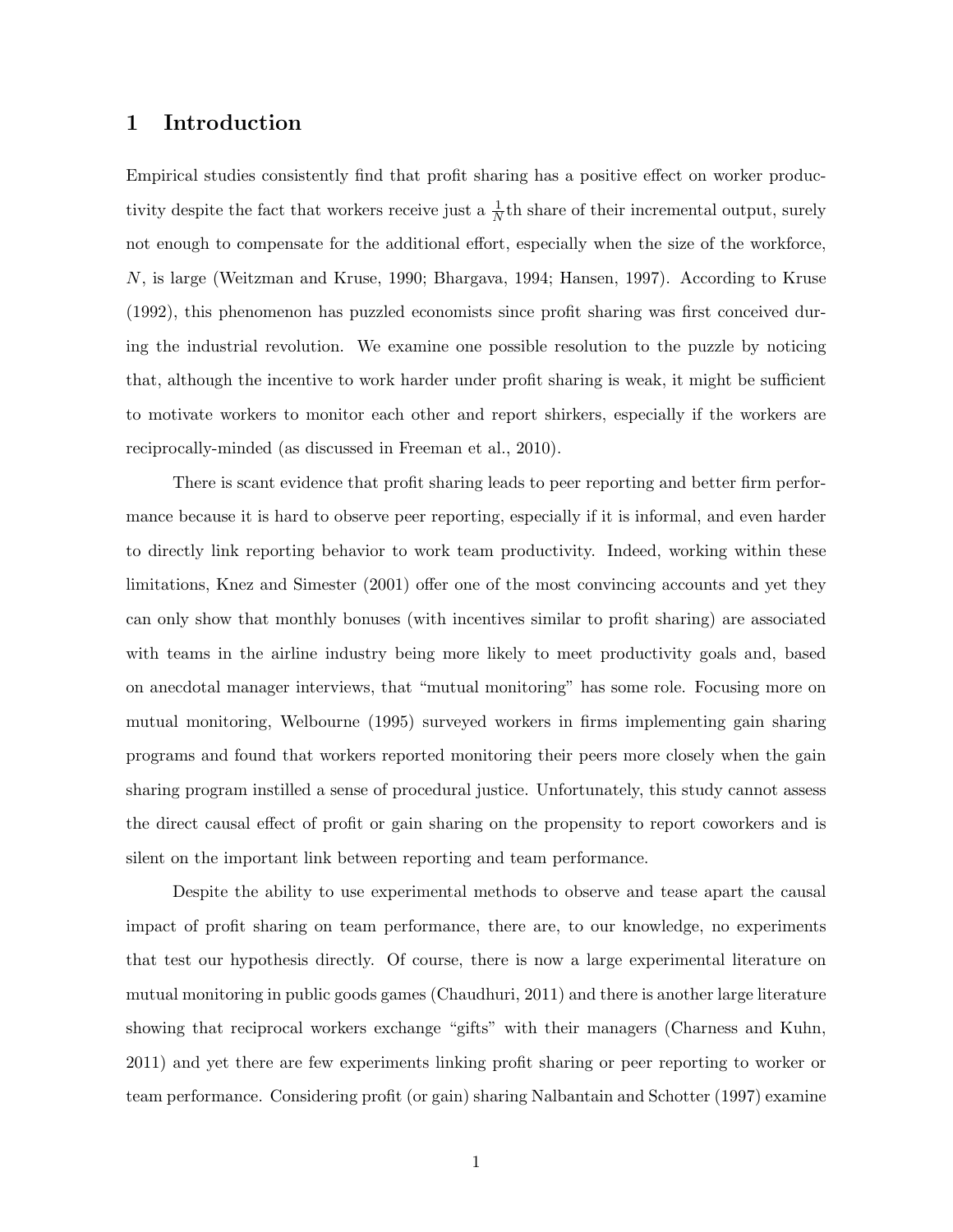various group incentive schemes and find that shirking does happen but not right from the start and that the shirking can be attenuated to some extent by manager monitoring or inter-team tournaments. Considering peer reporting, while our focus is on the effect of peers reporting shirkers to the manager, Corgnet (2012) finds that peer's assessments of each other if used to allocate a surplus reduces team performance, perhaps because the evaluations attenuate the intrinsic motivation to do the real effort task. Interestingly, what is similar to our study is the fact that social preferences seem to play a dominant role in how one assesses the performance of one's peers.

The model in the next section provides the rationale for our conjecture that the effect of profit sharing on worker effort is greatest when peer reporting is possible. While the theory builds on important contributions such as the model of peer monitoring in Kandel and Lazear (1992) or the one of altruistic workers in Rotemberg (1994), what differs is that we focus on inter-worker reciprocity and peers reporting shirking co-workers to a manager rather than disciplining each other directly, a method of punishment often discouraged in the workplace. We show that, although profit sharing may not be a strong enough incentive to work hard by itself (Holmstrom, 1982), it might suffice to encourage reciprocity-minded peers to report free riders because of the cost imposed on them when others shirk. And, when this occurs, teams with peer reporting and profit sharing will work harder than those with profit sharing (or peer reporting) alone.

In the sections that follow the model, we describe the results of an experiment. In the experiment, workers are randomly sorted into four conditions that vary our two treatment variables, profit sharing and peer reporting. Each period, workers earn a fixed wage plus a share of the surplus generated by the team if profit sharing is implemented. Each firm has a manager, who receives only a noisy signal of each worker's chosen effort and can dole out punishments by fining workers. At the end of each period, workers (in all conditions) see the anonymized efforts chosen by the other workers in the team and can report any other worker (if peer reporting is allowed). Comparing the four conditions, as predicted, we find that effort increases when workers share in firm profits and is highest when profits are shared and workers can report shirking co-workers. Without profit sharing, we find that peer reporting, by itself, cannot sustain higher efforts. We report evidence that workers who share in profits are more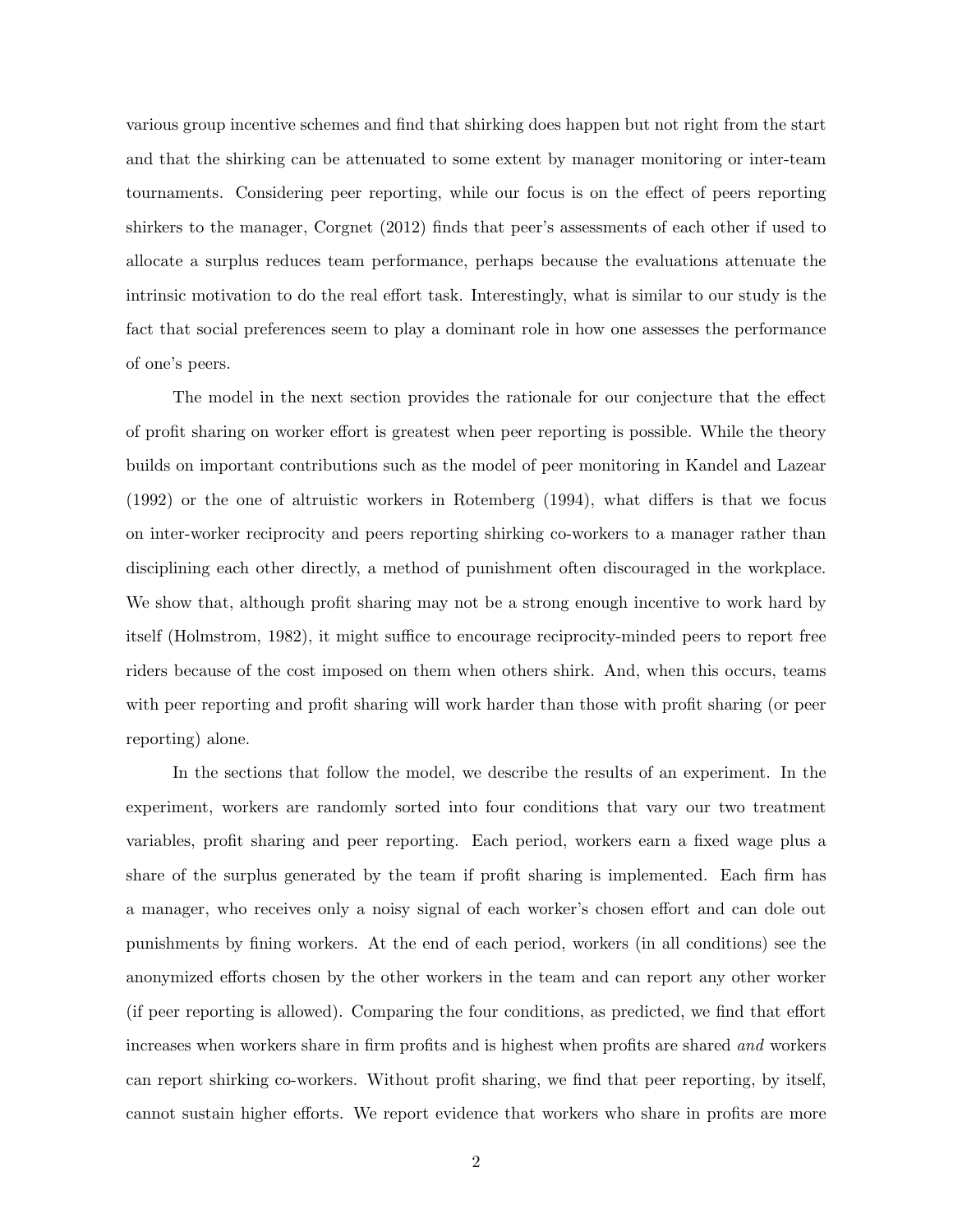willing to (accurately) report shirkers, that managers rely heavily on worker reports when doling out punishments, and that punishments are directed toward shirkers with significantly greater accuracy in the treatment with both profit sharing and peer reporting. Further underlining the importance of accurately directing fines toward those workers who were actually shirking, we find that fines motivate shirkers to provide more effort in subsequent periods, but that misdirected fines can have a strong demotivating effect on previously hardworkers. We therefore find strong evidence to support the claim of Kandel and Lazear (1992), among others, that much of the effectiveness of profit sharing incentives results from workers with better information about their individual co-workers' efforts helping to enforce productivity norms.

#### 2 Conceptual framework

We model the provision of effort by borrowing complementary aspects of the existing theoretical literature (e.g., Kandel and Lazear, 1992; Banerjee et al., 1994; Rotemberg, 1994; Besley and Coate, 1995; Carpenter et al., 2009). Consider first the case in which the "manager" offers a common fixed wage, w, to the workers of her firm who are indexed  $i = 1...N$  and whose marginal productivity is constant at  $q$  units of output per unit of effort. The effort provided by the *i*th worker, denoted  $e_i$ , is increasingly costly to provide (i.e.,  $c_i(e_i) > 0$  and  $c_i'$  $i_i'(e_i) > 0$ and this cost is individual-specific in that some workers might be intrinsically motivated by the job (Benabou and Tirole, 2003) or others may seek to live up to the expectations of the firm (Akerlof and Kranton, 2005). The most efficient worker effort equates  $q = c'_{i}$  $i(e_i)$  when effort costs are convex or chooses the minimum worker effort when effort costs are linear and  $c_i'$  $i_i'(e_i) > q.$ 

Consistent with the "lighthouse" models of monitoring and effort provision (Shapiro and Stiglitz, 1984), suppose the manager receives a signal about the performance of each worker. Specifically, suppose  $0 < p(e_i, \bar{e}, R_i) < 1$  is the probability that the manager receives a signal that worker i has shirked. This probability is determined by how hard the employee works (such that  $p_e(e_i, \bar{e}, R_i) < 0$ , the level at which the "effort norm,"  $\bar{e}$ , is set within the firm and the number of performance reports,  $R_i = \sum r_{ji}$ , that the manager receives from *i*'s co-workers (such that  $p_R(e_i, \bar{e}, R_i) > 0$ . To fix ideas using the simplest form of signaling technology, suppose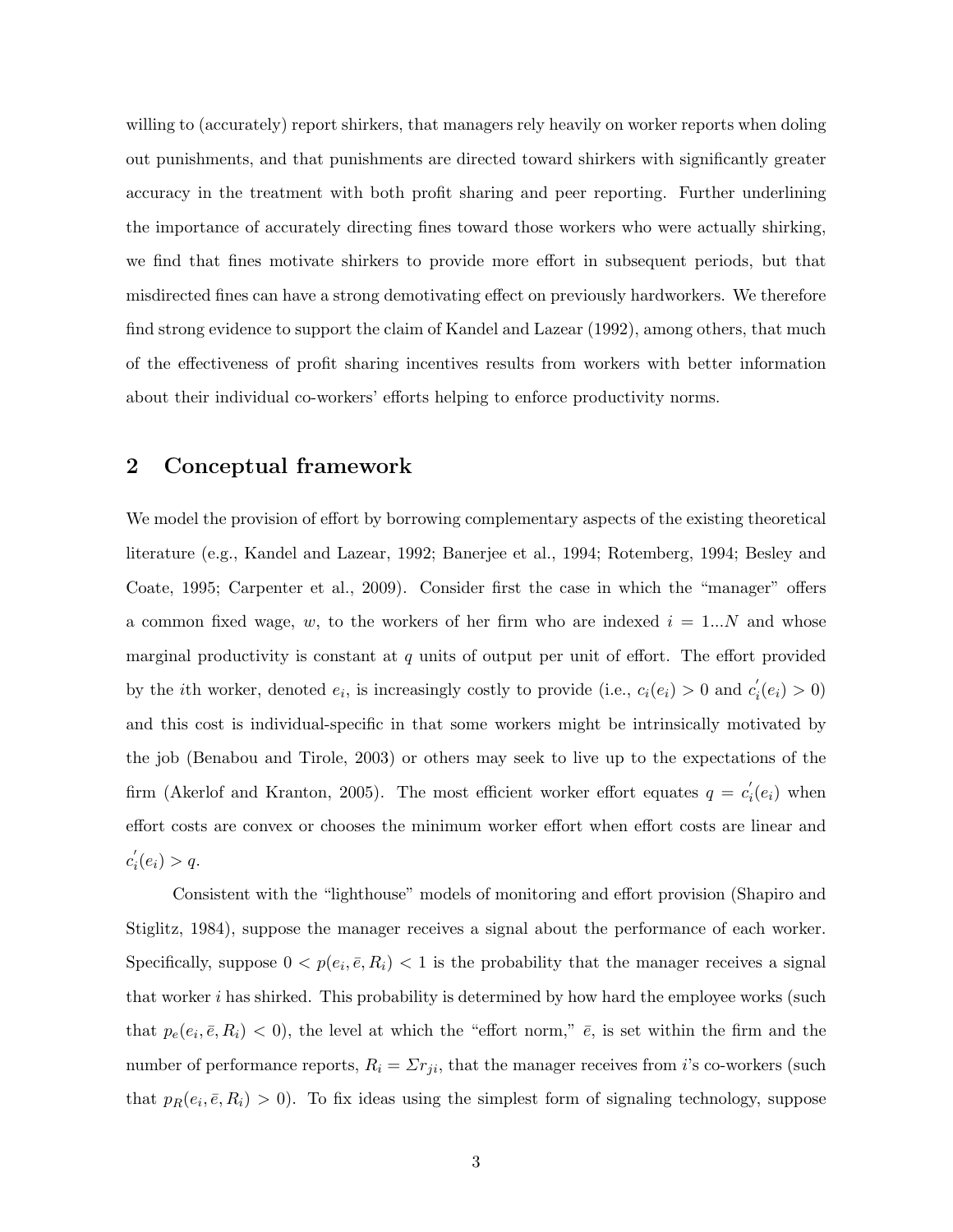that  $p = f(e_i) + g(\bar{e}, R_i)$ . In other words, the probability of being identified as a shirker is an additively separable function of the likelihood that the manager independently suspects the worker of shirking  $(f(e))$ , where  $f_e(e) < 0$  and the peer reports that the manager receives about the worker  $(g(\bar{e}, R_i),$  where  $g_R(\bar{e}, R_i) > 0)$ , which depend on the workplace norm,  $\bar{e}$ . We note that an alternative specification in which the manager places more weight on reports that reinforce her own signal only strengthens the main insights of this model.

To begin, we assume that workers are unable to supplement the manager's signal by reporting their co-workers, and that  $R_i = 0$ . In this setting, suppose that the fine imposed by the manager on shirkers is just  $F$ . Then workers maximize utility

$$
U_i = w - c_i(e_i) - p(e_i, \bar{e}, R_i)F
$$

by choosing the appropriate effort level. Here the first order condition is straightforward:

$$
-p_e(e_i, \bar{e}, R_i)F = c_i'(e_i)
$$

and in the case of convex effort costs  $(c_i^{\prime\prime})$  $i'(e_i) > 0$  and a sufficiently large fine, workers are incentivized to provide enough effort to reasonably avoid the expected punishment imposed on shirkers. However, the effort provided in equilibrium will be suboptimal as long as  $-p_e(e_i, \bar{e}, R_i)F < q$ , that is as long as shirking has a smaller expected marginal cost to the worker than to the firm. If the cost of effort is linear,  $c_i''$  $i'_{i}(e_{i}) = 0$ , and sufficiently large, workers stubbornly provide no effort because it is too costly to avoid the expected fine (i.e.,  $-p_e(e_i, \bar{e}, R_i)F < c_i'(e_i)).$ 

Now suppose the manager has decided to share profits with her workers. In this case, workers produce  $q \sum e_j$  units of output collectively and in the simplest case each worker receives a share,  $s < 1/N$ , of this surplus.<sup>1</sup> The worker's utility becomes,

$$
U_i = w + s(q \sum e_j) - c_i(e_i) - p(e_i, \bar{e}, R_i)F
$$

and the first order condition for workers is altered slightly:

$$
(s \times q) - p_e(e_i, \bar{e}, R_i)F = c_i'(e_i)
$$

<sup>&</sup>lt;sup>1</sup>Note that our results will not depend on whether we model the sharing of gains or profits. With this in mind, we opt to use gain sharing because it is simpler and it parallels the public goods literature.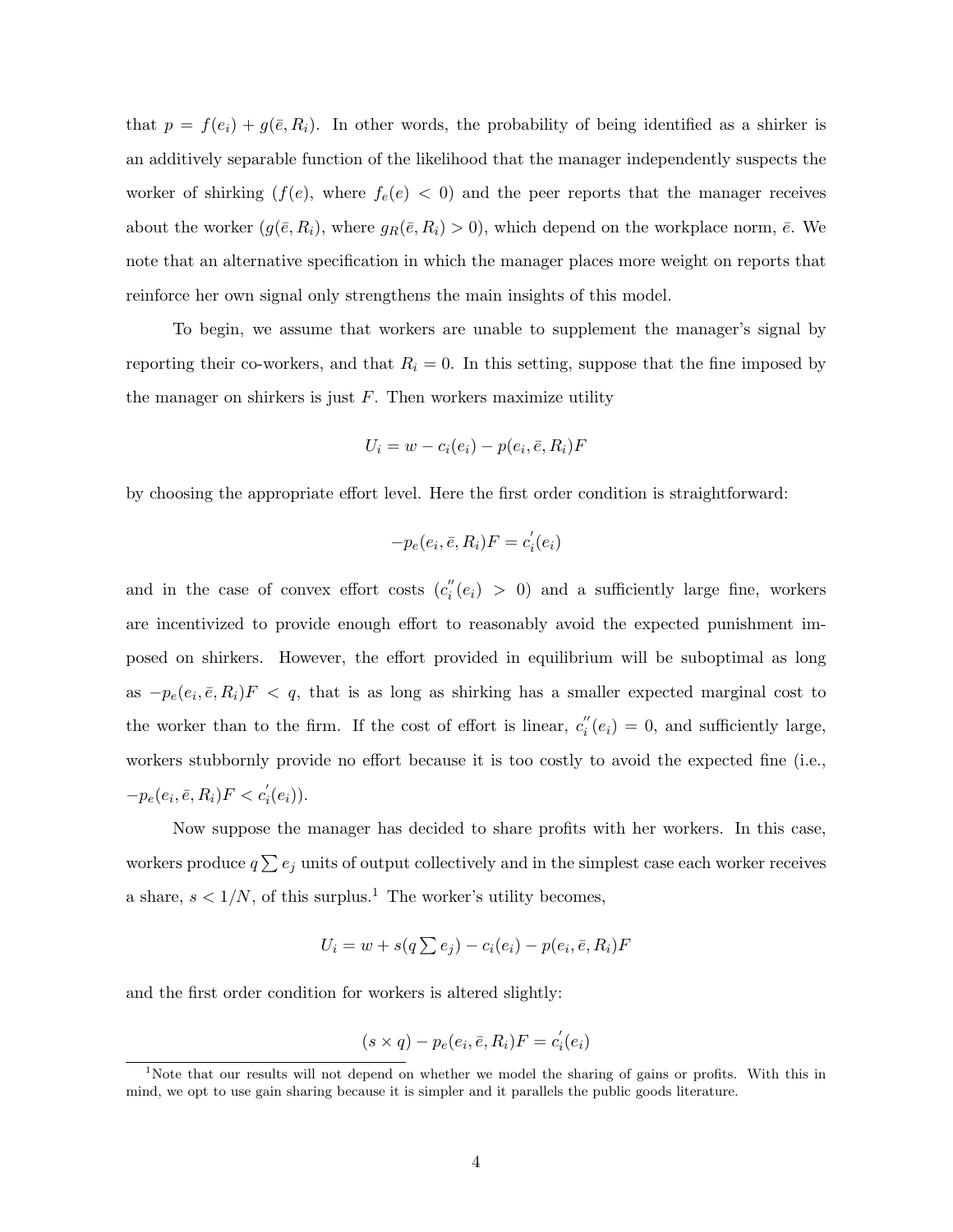For convex effort costs, workers are incentivized to provide more effort than in the fixed wage case, where fine avoidance was the only incentive to work. If the share of surplus is small, however, then workers may still under-provide effort. If we assume that costs are linear, there will be two types of workers: those for whom working hard is relatively costly and therefore their share of the marginal benefit,  $s \times q$ , will not be enough to compensate them for the additional effort (i.e., they face the familiar  $\frac{1}{N}$  problem"), and those for whom the costs are relatively low and the profit share pushes them over the effort provision threshold. On average, one would see an increase in effort.

Lastly, in the spirit of the contributions listed above that model the workplace using social preferences, we consider what happens when "reciprocal" workers monitor and report each other. As is now standard, we assume that, although workers can monitor and report shirkers to the manager, their reports are not contractible in the standard sense because the reports are unverifiable. Instead, we see that, because shirkers impose monetary costs on them (i.e., their proceeds from firm profits are lower because of shirking), reciprocal workers have an incentive to report co-workers who do not perform up to the standard. What is important here is that, while the worker's share of the profits is not generally incentive enough to provide much more effort on its own, in a workplace with sufficiently reciprocal employees the incentive can be enough to promote peer reporting, which, in turn, leads to higher provided effort. In other words, the effect of profit sharing is magnified when reciprocal workers have a means of improving the manager's signal and increasing the likelihood that shirkers will be fined.

To see this logic, consider the cost imposed by a shirking worker on his fellow employees. This cost is a simple function of the rate at which any worker gains from a co-worker's effort and the difference between the offender's effort and the workplace norm:  $\varsigma_j = sq(\bar{e} - e_j)$ . Now suppose that the parameter  $\lambda_i \geq 0$  represents worker *i*'s reciprocity motive, which causes *i* to value j's effort generously when j conforms to the norm and negatively if he falls short (a la Rabin, 1993). We assume that the following term enters into  $i$ 's utility function for each co-worker *j*:  $\lambda_i \varsigma_j r_{ij}$ , where  $r_{ij}$  is the report *i* sends to the manager regarding *j*. In other words, when worker i monitors  $i$ , he compares his effort to the norm and gains positive utility from reporting him as a shirker but negative utility from reporting a hardworking co-worker. Reporting, however, comes at a cost,  $t(r_{ij})$ , which is increasing and convex. Lastly, worker i has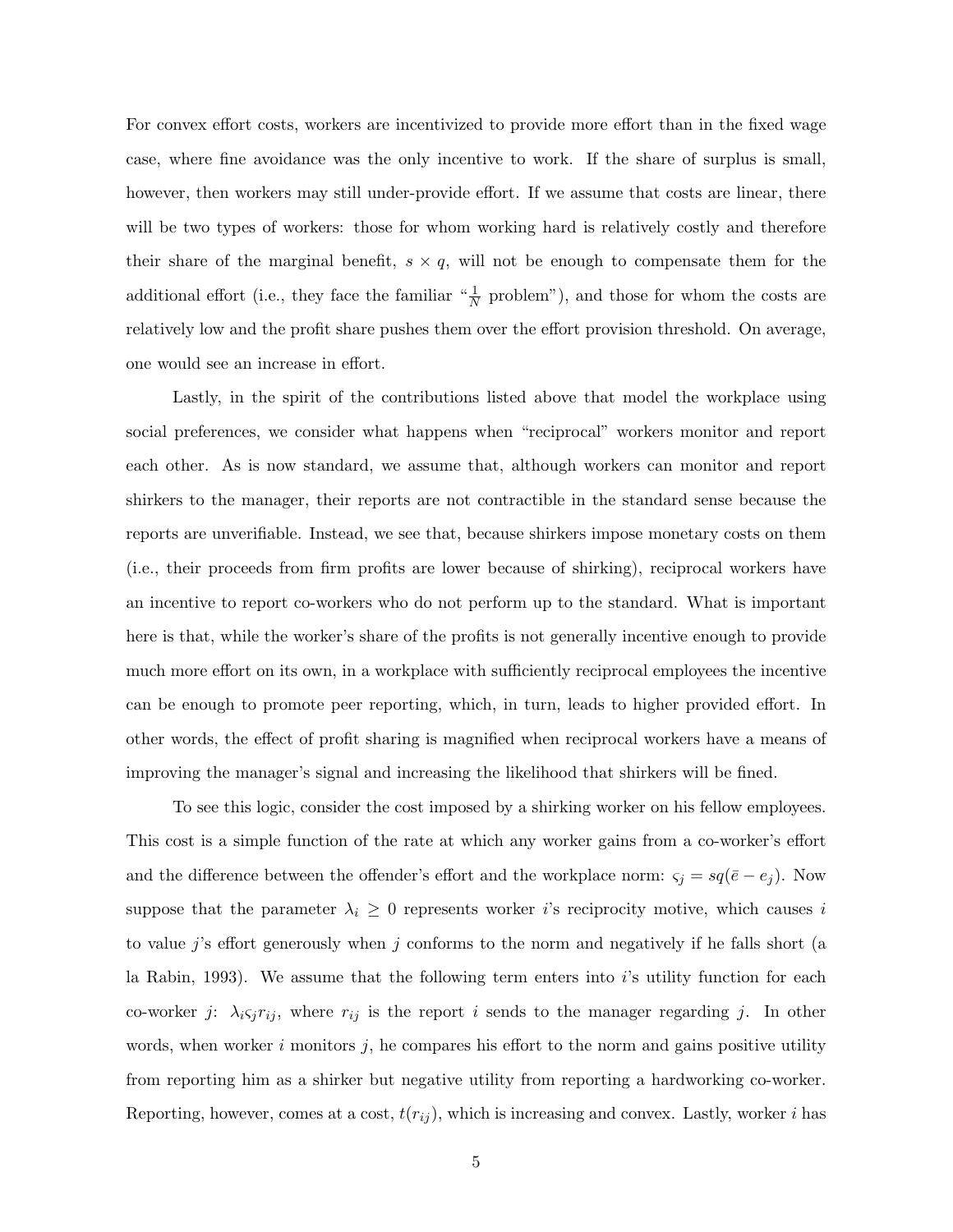to be mindful of not shirking the standard himself, the cost of which is captured in  $p(e_i, \bar{e}, R_i)$ . Putting this all together, we have:

$$
U_i = w + s(q \sum e_i) + \sum_{j \neq i} [\lambda_i \varsigma_j r_{ij} - t(r_{ij})] - c_i(e_i) - p(e_i, \bar{e}, R_i)F.
$$

This final case is a bit more complicated because workers optimize over both effort and reporting but the first order conditions are intuitive. Considering reporting first, the condition  $\partial U_i$  $\frac{\partial U_i}{\partial r_{ij}} = \lambda_i s q (\bar{e} - e_j) - t_r(r_{ij}) = 0$  indicates that enough reporting will take place to balance the marginal cost of doing so against the marginal (reciprocal) benefit, an amount which will be non-zero when co-workers exert effort below the workplace norm, given the invocation of social preferences. To see how worker is report of j responds to  $e_j$ , we take the derivative of the equilibrium condition with respect to  $e_j$ :  $\frac{dr_{ij}^*}{de_j} = \frac{-\lambda_i sq}{t_{rr}(r_{ij})}$  $\frac{-\lambda_i s q}{t_{rr}(r_{ij})}$ . Given the convexity of reporting costs  $t(r_{ij})$ , we see that  $\frac{dr_{ij}^*}{de_j} < 0$  when profits are shared  $(s > 0)$  and workers are reciprocal  $(\lambda_i > 0)$ and thus the number of peer reports a worker receives is negatively associated with his effort (i.e.,  $dR_i/de_i < 0$ ). Importantly, note that as the worker's share of the surplus, s, approaches zero, the incentive to report one's co-worker collapses. Hence, the model predicts that peer reporting will have no effect when wages are fixed, since workers should never choose to report.

Circling back to effort, the first order condition is the same as in the profit sharing case above,  $(s \times q) - p_e(e_i, \bar{e}, R_i)F = c_i'$  $i<sub>i</sub>(e<sub>i</sub>)$ , although optimizing workers now put forth more effort to account for the increased chance of getting caught shirking by their reciprocal peers. To see this more clearly, we note that the first order condition implies that effort will increase as the responsiveness of the signal to effort,  $p_e(e_i, \bar{e}, R_i)$ , becomes more strongly negative. In the absence of peer reporting or profit sharing,  $R_i(e_i) = 0$  so  $p = (e_i) + g(0)$  and  $p_e = f_e(e)$ . As demonstrated above, when profits are shared *and* reciprocal peers can report their co-workers,  $dR_i/de_i < 0$  and thus  $p = f(e_i) + g(\bar{e}, R_i(e))$ , yielding  $p_e = f_e(e) + g_R(\bar{e}, R_i(e))R_e(e)$ . Given that  $g_R(\bar{e}, R_i(e)) > 0$  by initial assumption and  $R_e(e) < 0$  by the preceeding paragraph, we see that  $p_e$  becomes more strongly negative and conclude that worker efforts will be greater in the presence of both profit sharing and peer reporting.<sup>2</sup>

In sum, this simple social preference-based model of monitoring in the workplace provides the logic on which we base the experiment described in the next section. As is now standard

<sup>&</sup>lt;sup>2</sup>As noted above, if the manager's independent signal  $f$  and her interpretation of the reports  $g$  positively interact, then this only strengthens the claim.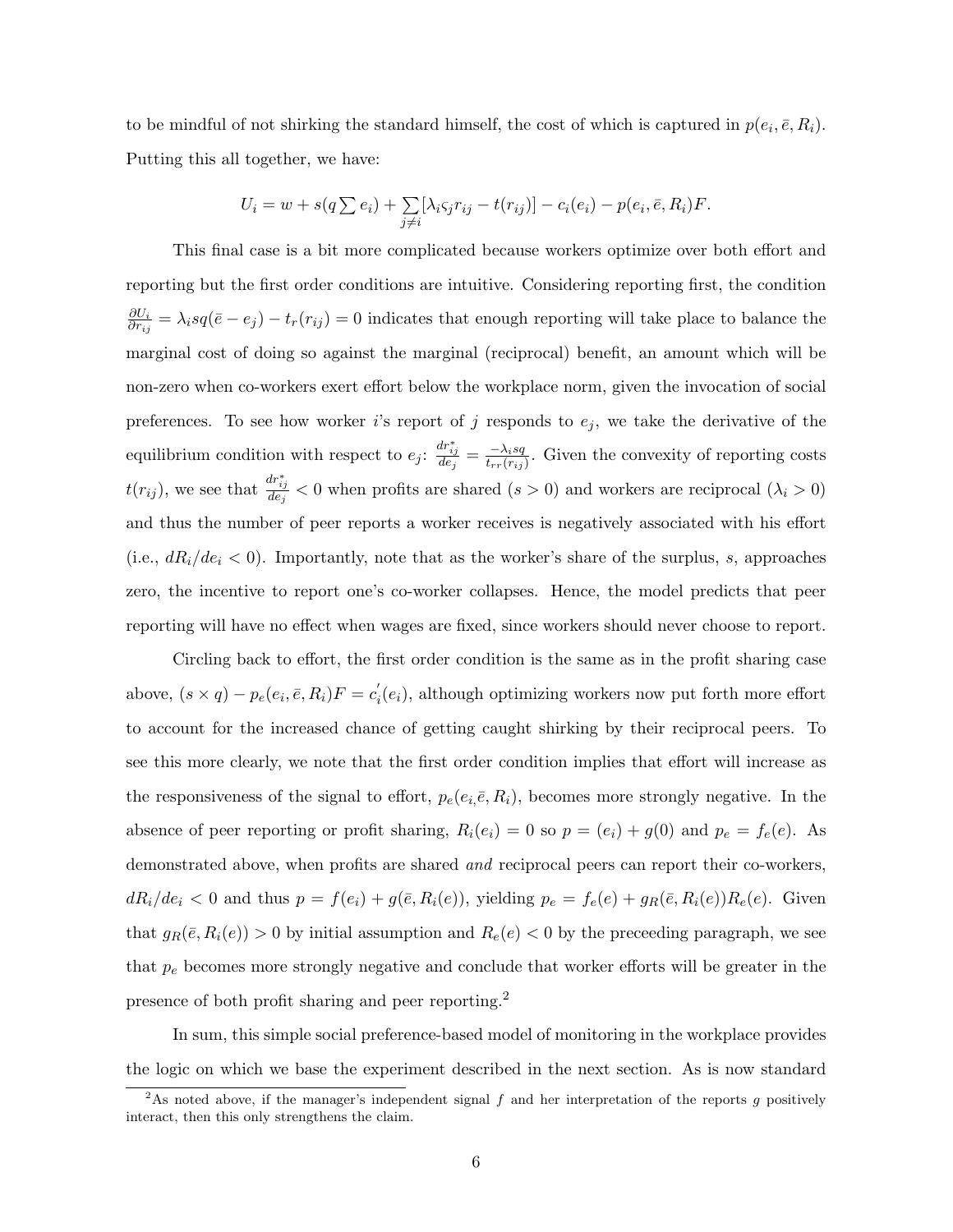(Shapiro and Stiglitz, 1984), in the absence of reciprocity workers are compelled to work only if the fear of being punished by the manager is credible. Also, as first pointed out by Holmstrom (1982), transferring residual claimancy to the team, by itself, is unable to fully incentivize a team of workers to not shirk because the fractional share of one's own output is never enough to justify the cost, especially when one can free ride on others. And yet, the empirical literature referred to above suggests that profit sharing and residual claimancy can have strong motivating effects on workers. To solve this puzzle, we notice that, while just a share of one's marginal product may not be enough to justify the additional effort, the fact that shirkers deprive this benefit to reciprocal co-workers can be enough to make them retaliate, in this case by "tattling" to the manager.<sup>3</sup> Thus, independent of the cost structure, our model predicts that: 1) fixed wage compensation will generate the lowest efforts, regardless of whether workers can monitor and report, since they have no incentive to report shirkers; 2) profit sharing incentives will increase effort a bit on average; and 3) effort will be highest when profit sharing is combined with peer reporting.

#### 3 Experimental design

#### 3.1 Protocol

Overall, 264 students participated in the experiment. Upon arriving to the lab, participants were told that they were taking part in experiment studying interactions in an office environment. Participants were randomly matched into groups, or "firms," of four people each and randomly assigned a role of either "worker" or "manager," such that each firm was composed of one manager and three workers. The workers' decision involved choosing an effort level and, in some conditions, choosing whether to report co-workers to the manager for shirking. The manager's decision involved choosing whether to punish the workers. Participants interacted in the same group of four for all ten periods of the experiment, plus a five period practice round. The number of periods was common knowledge. The subjects interacted only through the experimental software z-Tree (Fischbacher, 2007) and were recruited to the lab in large

<sup>&</sup>lt;sup>3</sup>Put more simply, notice that as the worker's share of profits, s, goes to zero, reporting to the manager collapses.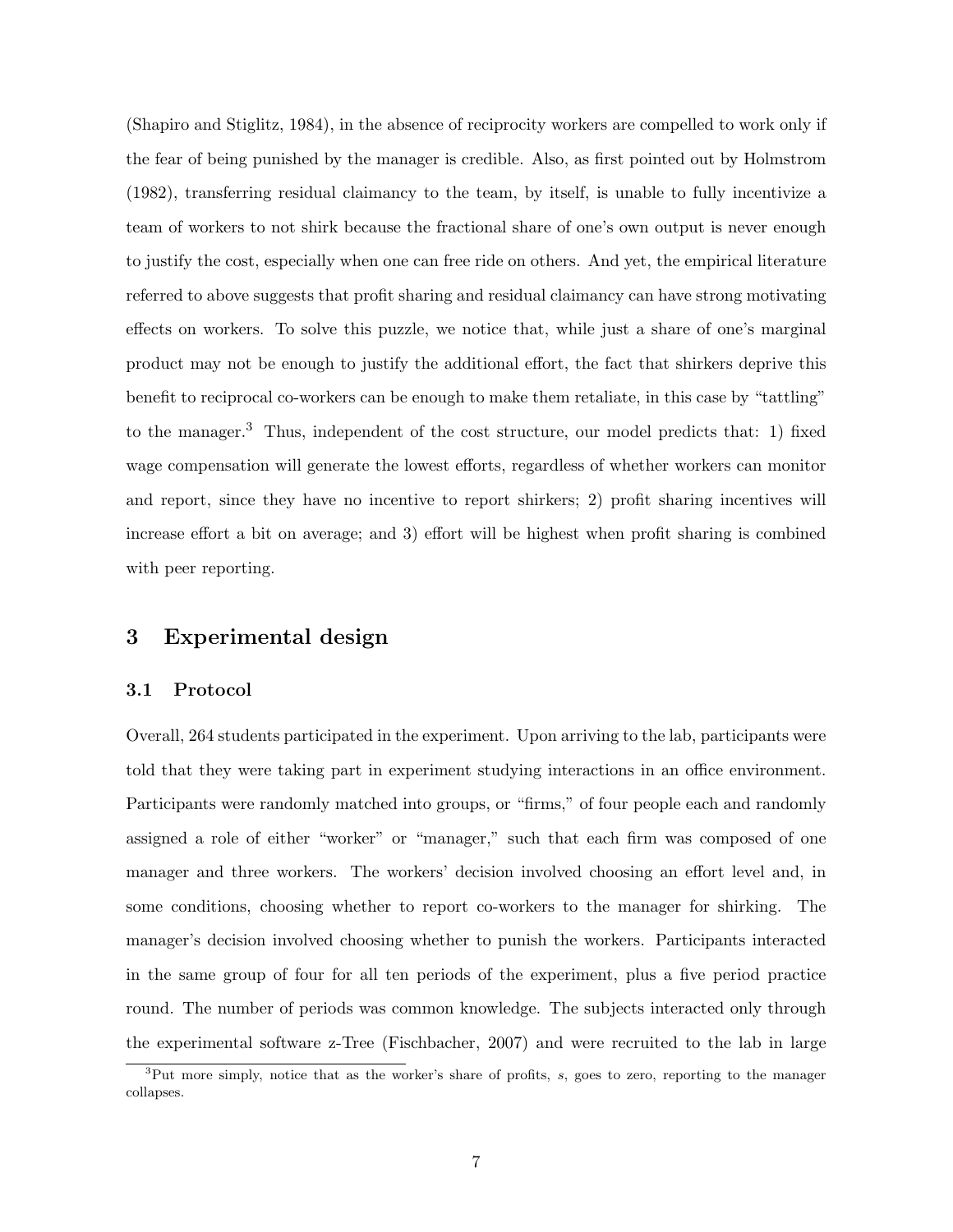groups (typically 20 or 24 students) so that they would be unable to guess which other three individuals were in the same firm.

We use a  $2\times 2$  between-subjects experimental design, depicted in Table 1, which allows us to independently vary whether workers share in the firm profits and whether workers monitor and report their co-workers. At least three sessions were conducted under each of the four treatment conditions.<sup>4</sup> The remainder of section 3.1 describes the baseline game that all subjects experience, which is the same as the Fixed Wage condition. The following section (3.2) describes our treatment variations.

|           |                        |                                        | <b>Profit Sharing</b>                                |
|-----------|------------------------|----------------------------------------|------------------------------------------------------|
|           |                        | $\mathbf{N}\mathbf{o}$                 | Yes                                                  |
|           |                        | Fixed Wage $(FW)$                      | Profit Sharing $(PS)$                                |
|           | $\mathbf{N}\mathbf{o}$ | 16 Firms $(N = 64)$                    | 16 Firms $(N = 64)$                                  |
| Reporting |                        | Fixed Wage & Peer Reporting $(FW\&PR)$ | Profit Sharing & Peer Reporting ( <i>PS&amp;PR</i> ) |
|           | Yes                    | 16 Firms $(N = 64)$                    | 18 Firms $(N = 72)$                                  |

Table 1: Treatment Conditions

In each period, workers receive a Fixed Wage of 50 Experimental Dollars (E\$) and independently choose how much effort to exert for the period. Their effort level can be any integer from 1 to 8 and each unit of effort costs the worker E\$5 (and increases the firm profits by E\$25). In other words, the payoff (per period) for worker i is just  $\pi_i = w_W - 5e_i$ .<sup>5</sup> After all three workers have chosen their effort level, the workers see the effort chosen by each of their co-workers. The order in which worker efforts appear to the co-workers is randomized each period, so that participants cannot track workers' behavior across periods. We chose to give workers a fixed wage, rather than allowing the manager to choose worker wages, to limit reciprocity with the manager and focus on reporting. This "jibes" better with Section 2 in which

 ${}^{4}$ For three of the four conditions, we conducted three sessions each and all sessions had 20 or 24 participants. In the PS&PM condition, we conducted an extra session of 16 people, since only 8 participants showed up to one of the sessions. One session of each condition was conducted at Middlebury College and the remaining sessions were conducted at the Economic Research Laboratory at Texas A&M.

<sup>&</sup>lt;sup>5</sup>We choose linear effort costs for two reasons. First, it makes the payoffs and decision problem much simpler for the subjects to understand. Second, it ensures that the payoff-maximizing strategy for each worker (i.e., in the absence of reciprocal preferences) is to choose  $e_i = 1$  across all treatments. In other words, the linear costs work against the emergence of treatment differences and thus strengthens the finding if such differences do emerge.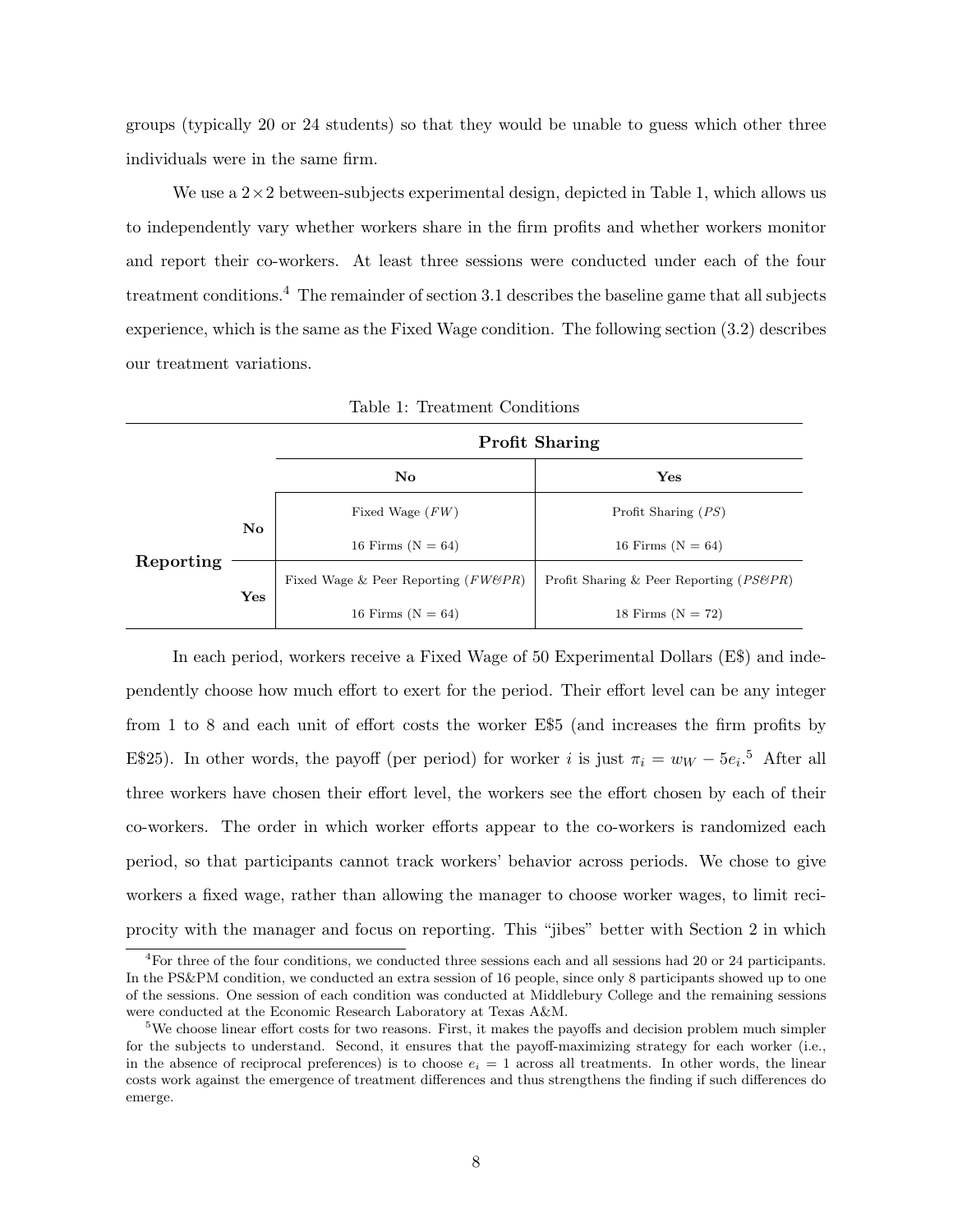there is no gift exchange and also ensures that workers will receive identical base wages across all four treatment conditions. In short, because the evolution of the wage is not our focus, we control for this aspect of employment.

In the baseline, Fixed Wage, version of the game, the managers receive all of the firm's profits, which are equal to the return on the effort chosen by the three workers in the firm minus the wages paid. The manager payoff is given by:  $\pi_M = w_M + 25(\sum e_i) - 3(50)$ , where the manager's wage,  $w_M$ , is set to 100 to ensure that participants do not earn negative payoffs. Toward the end of each period, the managers are able to fine as many of the workers in their firm as they choose. The fine reduces the worker's payoff by E\$20 and costs the manager E\$5 for each instance.

While the workers have complete information about the effort levels chosen by their coworkers, the managers only receive a noisy signal of each individual's effort. Toward the end of each period, managers see each worker's ID number (which is randomly reassigned each period) and may see a "low effort flag" beside any or all workers' IDs. As in Section 2, flags are weakly correlated with worker effort. Specifically, the probability that worker  $i$  is flagged is given by  $Prob(flagged)_i = 0.53 - 0.03e_i$ . It is emphasized both in the instructions and on the manager's screen that workers who put in lower effort are more likely to be flagged but that high effort workers may be wrongly flagged and that low effort workers may go unflagged. A table indicating the likelihood of a worker being flagged for each possible effort he or she could have chosen is presented in the instructions and also appears on the managers' screens while they are viewing the flags. The specific signal technology was chosen so that a worker who fully shirks would be flagged with probability  $1/2$  and that even a worker who exerts high effort is flagged regularly (nearly 3/10ths of the time). Therefore, this noisy signal alone may not allow managers to accurately direct punishment without additional information from the workers.

At the end of the period, after the manager has chosen whether to fine any of his or her workers, the managers learn the actual effort of each worker alongside the flag information and their fining choices. This information was given in order to provide complete feedback for the managers regarding the signal quality of the flag and the veracity of worker reports. Workers learn whether they have been fined or not but do not know the fates of their co-workers. In addition, all participants played an unpaid 5-period practice round of this baseline game (with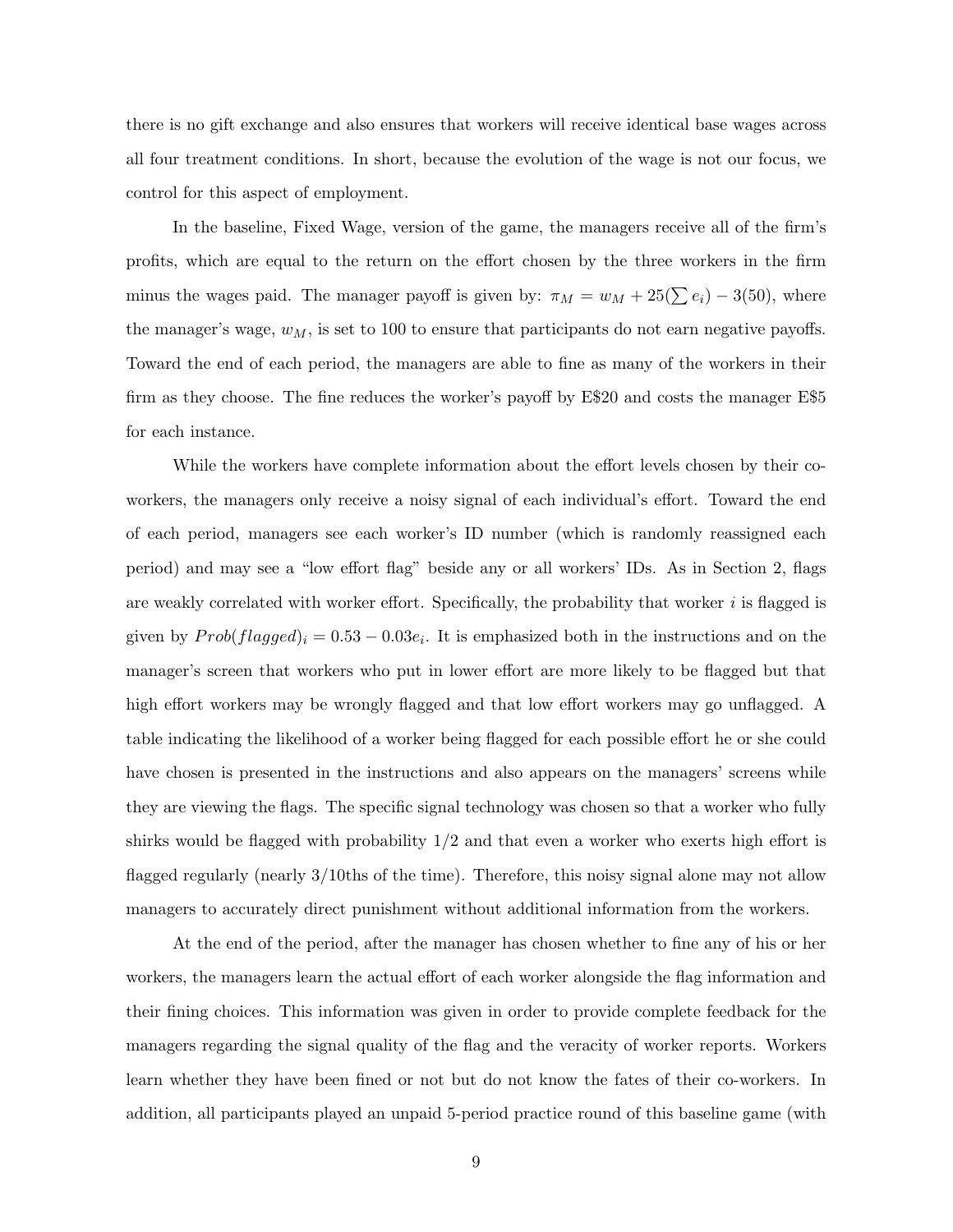no profit sharing or peer reporting) before being assigned to one of the four treatment conditions described in Section 3.2.

#### 3.2 Treatment Variations

As described in Table 1, sessions differed in whether workers received only a fixed wage (Fixed Wage treatments) or also shared in firm profits (Profit Sharing treatments) and also differed in whether or not participants could report their co-workers to the manager for putting in "low effort" (Peer Reporting treatments).

In the two Fixed Wage treatments, worker and manager payoffs are as described above. Specifically, workers are paid a fixed wage of E\$50 and it costs them E\$5 for each unit of effort provided. Managers are paid a fixed wage of E\$100 and receive all of the firm profits, which are equal to  $E$25 \times \sum e_i - 3(50)$ . To ensure that the incentives are clear to the participants, we present them in the tabular form shown in the first two panels of Figure 1. The worker payoff table (panel 1) shows the fixed wage minus the cost of effort for each effort level the worker could choose, and was always displayed to the workers as they chose their effort levels. The manager payoff table (panel 2) shows the fixed wage plus firm profits for each total effort level the three workers in the firm could choose.

In the two Profit Sharing treatments, each worker receives a share,  $s = 0.12$ , of the firm's profits, in addition to the fixed wage of E\$50. Thus, a worker's payoff depends not only on his or her own effort choice, but the effort choices of the two co-workers. To illustrate to the participants how the worker's payoffs depend on each group member's effort, participants are presented with the payoff table displayed in the third panel of Figure 1, which also appeared on the workers' screens as they are making their effort choices. The payoff table illustrates the social dilemma (or  $\frac{1}{N}$  problem) faced by workers in the Profit Sharing treatments. As the workers increase their own effort, their payoffs decrease by E\$2 regardless of what their co-workers choose (as seen by looking across any row in the table). Thus, the workers still have a dominant strategy to fully shirk. However, as a worker in the firm increases his or her effort, the payoffs of the other two workers increase by E\$3 each, as seen by looking down any column in the table. Even disregarding the manager's payoffs, the most efficient outcome for the workers occurs when everyone works as hard as possible. In this case, worker payoffs are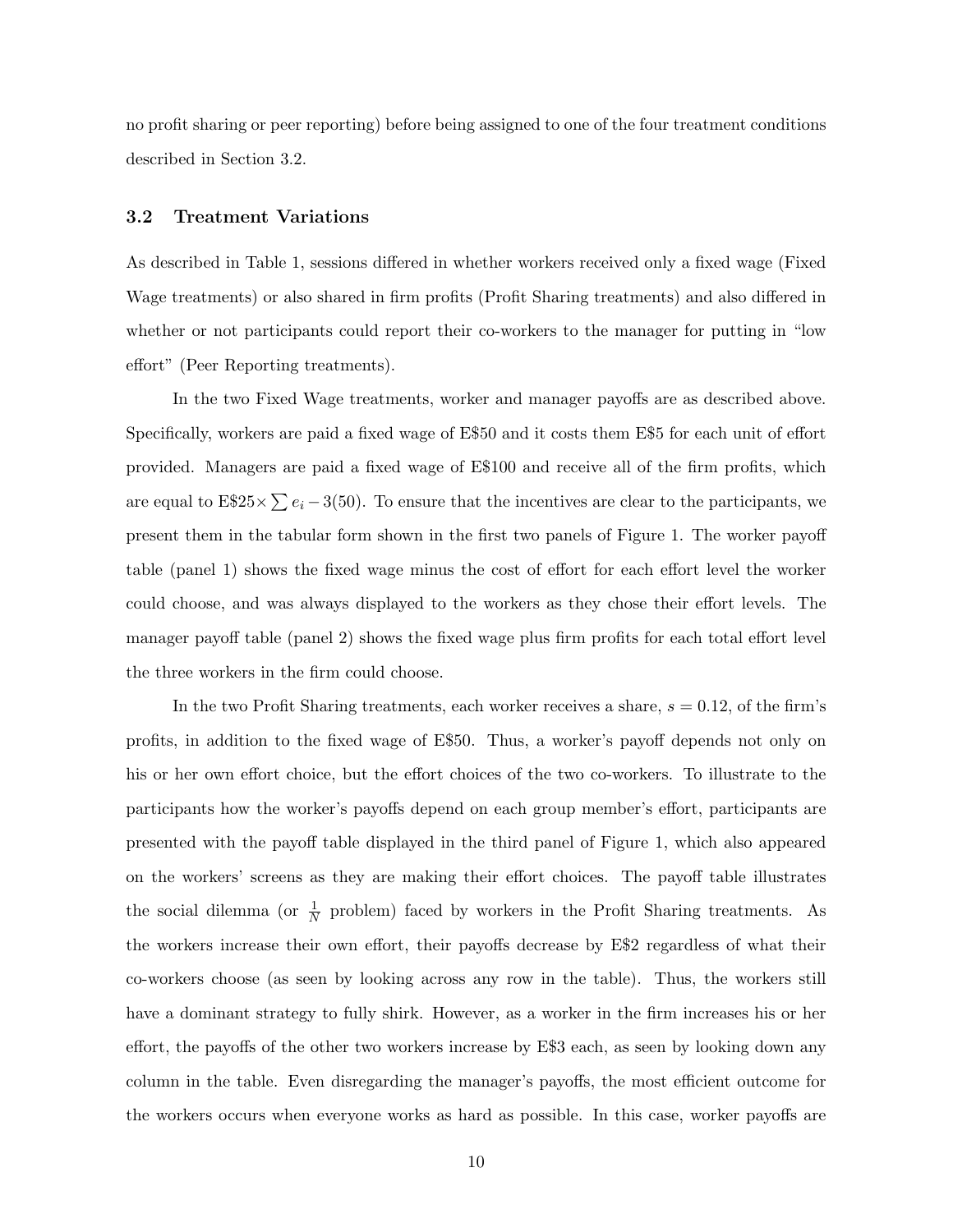approximately 78% higher than the dominant strategy outcome.<sup>6</sup>

The manager in the Profit Sharing treatments receives the remaining 64% of the firm's profit and, as in the Fixed Wage treatment, also receives a fixed wage of E\$100. The profits for these managers from each total effort level in the firm were presented to the participants using the image displayed in the fourth panel of Figure 1.

| 1) Fixed Wage, Worker Payoffs:                                                                                                         |                  |                     |                        |                        | <b>Your Effort</b> |                                |                |                        |           |           |           |           |           |           |
|----------------------------------------------------------------------------------------------------------------------------------------|------------------|---------------------|------------------------|------------------------|--------------------|--------------------------------|----------------|------------------------|-----------|-----------|-----------|-----------|-----------|-----------|
|                                                                                                                                        |                  | $\mathbf{1}$        | $\mathbf{z}$           | 3                      |                    | 5                              | 6 <sup>1</sup> | $\overline{7}$         | 8         |           |           |           |           |           |
|                                                                                                                                        |                  | 45                  | 40                     | 35                     | 30                 | 25                             | 20             | $\overline{15}$        | 10        |           |           |           |           |           |
|                                                                                                                                        |                  |                     |                        |                        |                    |                                |                |                        |           |           |           |           |           |           |
| 2) Fixed Wage, Manager Payoffs:                                                                                                        |                  |                     |                        |                        |                    |                                |                |                        |           |           |           |           |           |           |
|                                                                                                                                        |                  |                     |                        |                        |                    | <b>Total Effort by Workers</b> |                |                        |           |           |           |           |           |           |
| 5<br>6 <sup>1</sup><br>3                                                                                                               | 7                | 8 <sup>1</sup><br>9 | 10                     | 11<br>12               | 13                 | 15<br>14                       | 16             | 18<br>17               | 19        | 20        | 21        | 22        | 23        | 24        |
| 75<br>25<br>50<br>100                                                                                                                  | 125              | 175<br>150          | 200                    | 225<br>250             | 275                | 325<br>300                     | 350            | 400<br>375             | 425       | 450       | 475       | 500       | 525       | 550       |
|                                                                                                                                        |                  |                     |                        |                        |                    |                                |                |                        |           |           |           |           |           |           |
|                                                                                                                                        |                  |                     |                        |                        |                    |                                |                |                        |           |           |           |           |           |           |
| <b>Your Effort</b><br>3) Profit Sharing, Worker Payoffs:<br>$\overline{\mathbf{z}}$<br>3 <sup>1</sup><br>$\overline{2}$<br>5<br>6<br>8 |                  |                     |                        |                        |                    |                                |                |                        |           |           |           |           |           |           |
|                                                                                                                                        |                  |                     |                        |                        |                    |                                |                |                        |           |           |           |           |           |           |
|                                                                                                                                        | $\mathbf{2}$     | 36                  | 34                     | 32                     | 30                 | 28                             | 26             | 24                     |           | 22        |           |           |           |           |
|                                                                                                                                        | 3                | 39                  | 37                     | 35                     | 33                 | 31                             | 29             | 27                     |           | 25        |           |           |           |           |
|                                                                                                                                        | 4                | 42                  | 40                     | 38                     | 36                 | 34                             | 32             | 30                     |           | 28        |           |           |           |           |
|                                                                                                                                        | 5                | 45                  | 43                     | 41                     | 39                 | 37                             | 35             | 33                     |           | 31        |           |           |           |           |
| <b>Total</b>                                                                                                                           | $6 \overline{6}$ | 48                  | 46                     | 44                     | 42                 | 40                             | 38             | 36                     |           | 34        |           |           |           |           |
|                                                                                                                                        | $\overline{7}$   | 51                  | 49                     | 47                     | 45                 | 43                             | 41             | 39                     |           | 37        |           |           |           |           |
| <b>Effort of</b>                                                                                                                       | $\boldsymbol{8}$ | 54                  | 52                     | 50                     | 48                 | 46                             | 44             | 42                     |           | 40        |           |           |           |           |
| the other                                                                                                                              | $\overline{9}$   | 57                  | 55                     | 53                     | 51                 | 49                             | 47             | 45                     |           | 43        |           |           |           |           |
| two                                                                                                                                    | 10               | 60                  | 58                     | 56                     | 54                 | 52                             | 50             | 48                     |           | 46        |           |           |           |           |
| <b>Workers</b>                                                                                                                         | 11               | 63                  | 61                     | 59                     | 57                 | 55                             | 53             | 51                     |           | 49        |           |           |           |           |
|                                                                                                                                        | 12               | 66                  | 64                     | 62                     | 60                 | 58                             | 56             | 54                     |           | 52        |           |           |           |           |
|                                                                                                                                        | 13               | 69                  | 67                     | 65                     | 63                 | 61                             | 59             | 57                     |           | 55        |           |           |           |           |
|                                                                                                                                        | 14               | 72                  | 70                     | 68                     | 66                 | 64                             | 62             | 60                     |           | 58        |           |           |           |           |
|                                                                                                                                        | 15               | 75                  | 73                     | 71                     | 69                 | 67                             | 65             | 63                     |           | 61        |           |           |           |           |
|                                                                                                                                        | 16               | 78                  | <b>76</b>              | 74                     | 72                 | 70                             | 68             | 66                     |           | 64        |           |           |           |           |
|                                                                                                                                        |                  |                     |                        |                        |                    |                                |                |                        |           |           |           |           |           |           |
| 4) Profit Sharing, Manager Payoffs:                                                                                                    |                  |                     |                        |                        |                    | <b>Total Effort by Workers</b> |                |                        |           |           |           |           |           |           |
|                                                                                                                                        |                  | $\vert$             |                        |                        |                    |                                |                |                        |           |           |           |           |           |           |
| 5<br>6<br>E<br>52<br>68<br>84<br>100                                                                                                   | 7<br>116<br>132  | 9<br>148            | 10 <sup>1</sup><br>164 | 12<br>11<br>180<br>196 | 13<br>212          | 15<br>14<br>244<br>228         | 16<br>260      | 17<br>18<br>276<br>292 | 19<br>308 | 20<br>324 | 21<br>340 | 22<br>356 | 23<br>372 | 24<br>388 |

Figure 1: Payoff Tables for Workers and Managers in Fixed Wage and Profit Sharing Treatments

The second treatment variation is whether workers are able to report co-workers to the manager for shirking, and thus potentially supplement the noisy signal that the manager receives about individual worker efforts.

In all treatments, the workers see the effort levels of each of their co-workers. In the treatments without reporting, the workers cannot communicate this information to the manager. In the reporting treatments, workers can report zero, one, or both of their co-workers

<sup>6</sup>We note that these payoffs mirror those in many linear voluntary contribution mechanism experiments. For instance, a four person public goods game with a marginal per capita return between 0.4 and 0.5 (two of the most common parametrizations in the experimental public goods literature) would produce the same ratio of payoffs under the Nash outcome to payoffs at the social optimum.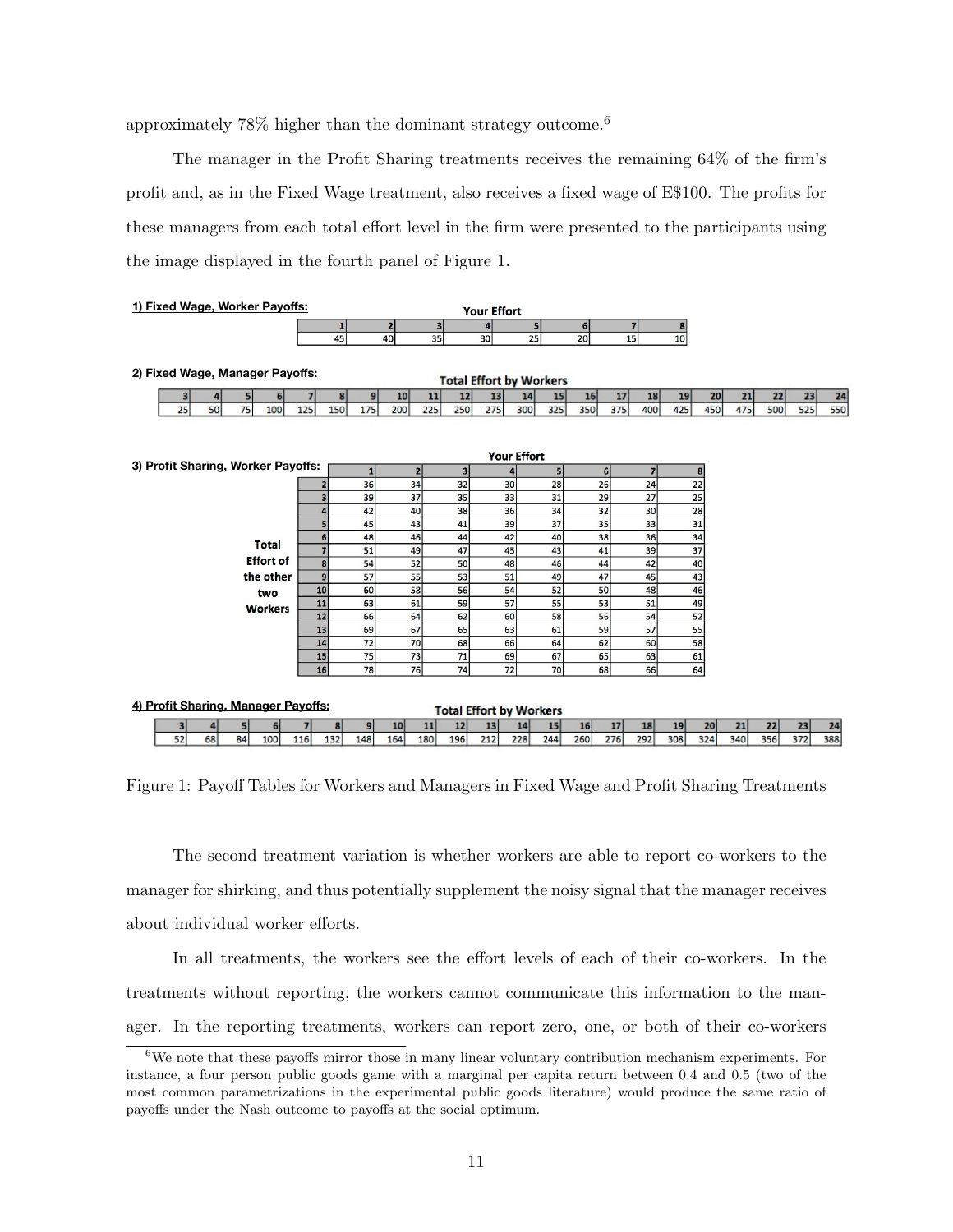to the manager for having put in "low effort." As in the treatments without reporting, the manager sees a screen listing each worker and whether or not they have been flagged while he or she chooses whether to fine any of the workers. In the reporting treatments, the manager also sees whether the worker has been reported by 0, 1, or 2 co-workers.

We chose to keep the noisy "flags" and the co-worker reports separate on the manager's screen, instead of incorporating the reports into the probability that a worker is flagged, to ensure that the managers in the reporting treatments get all of the same information as the managers in the no-reporting treatments, plus the reports, and can interpret the reports as they see fit. We view this as more natural since a manager should know whether she suspects a worker is shirking based on her own experience or based on reports from the worker's peers, and it means the manager unambiguously receives more information when reporting is available.

It costs the worker E\$5 for each report he or she sends about a co-worker. The cost of reporting an effort was chosen to be significant to the worker (the same as the cost of exerting an extra unit of effort) but small relative to the E\$20 fine that the co-worker would receive if the report convinces the manager to punish. We allow workers to define for themselves which effort levels qualify as "low effort" and also allow workers to be untruthful in their reports, so that participants can use the reporting mechanism however they see fit.

Given our experimental parameterization of the model presented in Section 2, without any reciprocal motivation, we do not expect treatment differences. Since fining is costly and the number of periods is common knowledge, the unique subgame perfect Nash equilibrium is for managers to never fine and for workers to exert the minimal effort of 1 unit. Likewise, reporting collapses because it is costly to do and the benefits are diffuse. The same is true of profit sharing: because workers only receive 12% of their marginal productivity of 25, the marginal benefit of working is still smaller than the marginal cost and workers still have a dominant strategy to exert minimal effort. Further, even if managers did choose to fine workers whenever they were flagged, the relationship between the flag and effort is too weak to incentive workers to increase their effort: the marginal cost of effort is 5 while the marginal benefit is a 3% reduction in the probability of being fined E\$20. With reciprocal preferences, however, treatment differences should arise as described in Section 2. If correct, the model suggests that sharing can have another effect: it can motivate peer workers to report each other because the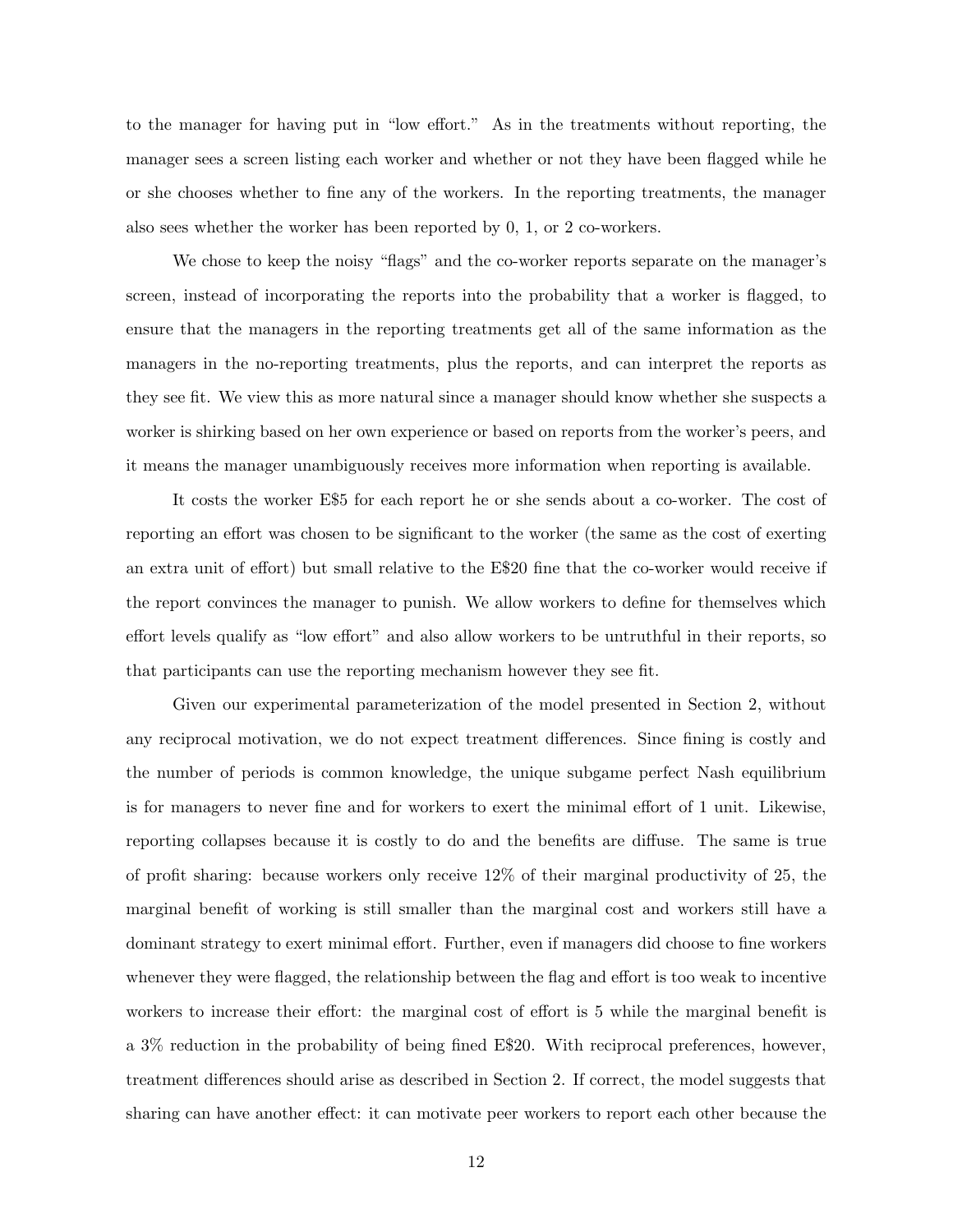shirking of worker j implicitly imposes a cost on worker i. With this additional information managers can better target shirking and effort should respond in equilibrium. In other words, the model suggests that with reciprocity among peers the largest efforts should appear in the Profit Sharing & Peer Reporting treatment.

#### 4 Results

#### 4.1 Effort Provision

We begin by considering the primary choice of interest: the workers' provision of effort across the four treatments. Figure 2 presents the average effort chosen in each treatment, with bars depicting the 95% confidence intervals, and indicates a clear ordering of effort choices. Effort is lowest in the baseline, Fixed Wage treatment (FW), where the mean chosen effort is close to 2 (recall that 1 is the minimum). Surprisingly, effort is somewhat higher in the Fixed Wage and Peer Reporting (FW&PR) treatment, even though workers in this treatment have little incentive to report their co-workers. Profit sharing incentives increase effort further, to around 3.8. Finally, and in line with our predictions, effort is highest when Profit Sharing is combined with Peer Reporting (PS&PR), with mean chosen effort close to five.



Figure 2: Average effort in each treatment. (Note: 1 is the minimum effort level.)

Next, we consider how effort levels change over time. Figure 3 graphs the average effort chosen in each period, by treatment. Included in the figure are the data from the initial five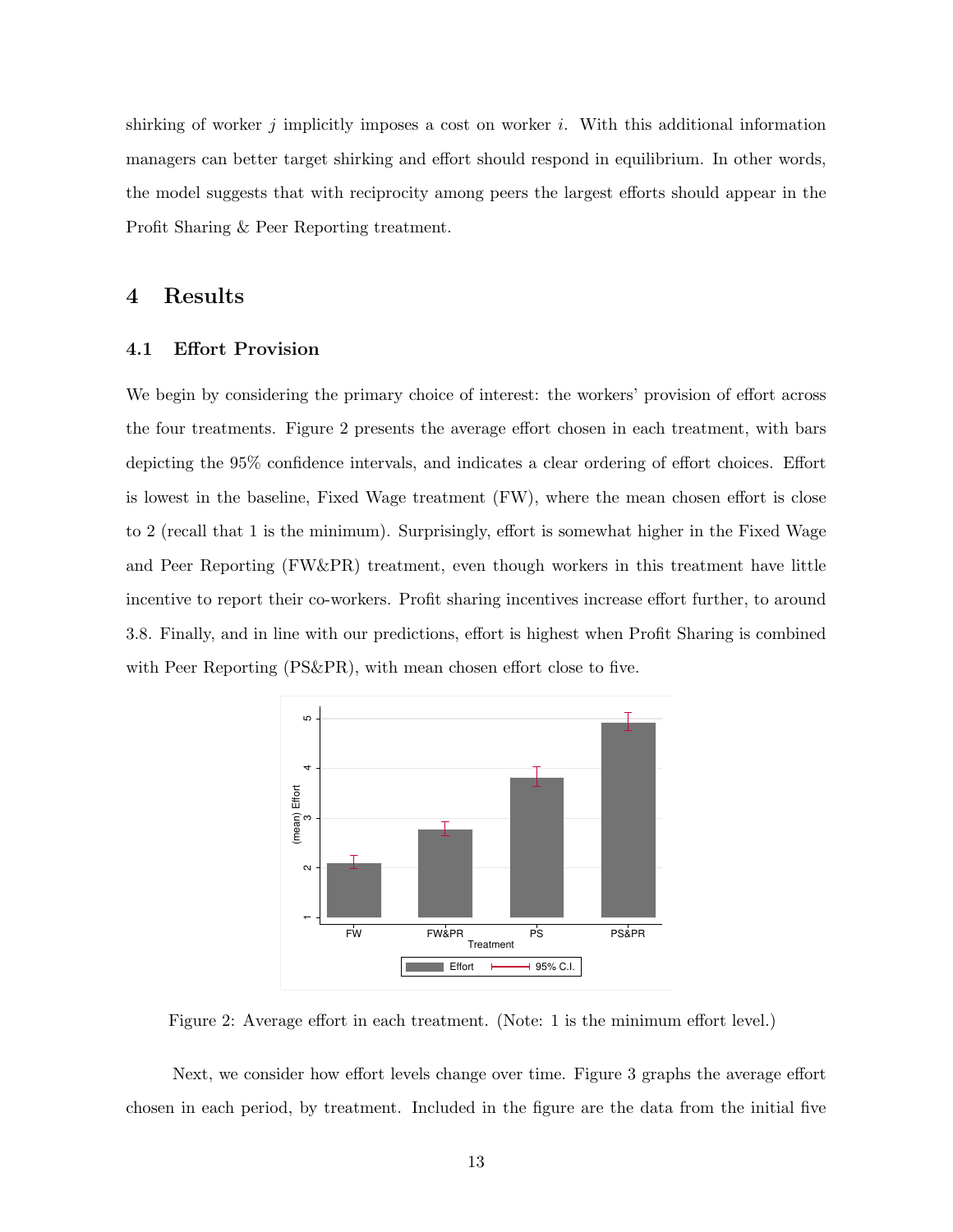practice periods, in which all subjects experienced the FW treatment. First, we note that effort provision in the practice periods is similar across treatments and declines over time. If anything, effort in the PS&PR treatment is lowest by the end of the practice rounds, suggesting that our main result is not driven by initial firm interactions or a failure to randomize across treatments. The one exception is the FW&PR treatment, where effort holds steady at just over 3 across all of the practice periods.

In the main experiment (periods 1 through 10), we observe that the same rank order observed in Figure 2 holds across all periods: effort is low in FW, slightly higher in FW&PR, higher still in PS, and the highest in PS&PR. However, effort in the FW&PR treatment quickly collapses over time and is similar to effort under FW by the end of the session, suggesting that the higher than baseline effort observed in Figure 2 may have been a holdover from higher efforts chosen in the practice rounds and not sustainable. In fact, effort declines significantly over time in all treatments except PS&PR, where the correlation between period and effort is insignificantly positive.<sup>7</sup>



Figure 3: Effort over time. (Note: Periods -4 to 0 are unpaid practice periods in the FW baseline.)

The regression estimates presented in Table 1 provide statistical confirmation of the results shown in Figures 2 and 3. In each model, we regress chosen effort on indicators for the treatments, with the baseline FW treatment serving as the omitted condition. Below each of

<sup>&</sup>lt;sup>7</sup>The Spearman correlations between period and effort are:  $\rho = -.123, p < .01$ (FW);  $\rho = -.321, p < .01$ (FW&PR);  $\rho = -0.094$ ,  $p = .04$ (PS);  $\rho = 0.009$ ,  $p = .83$ (PS&PR).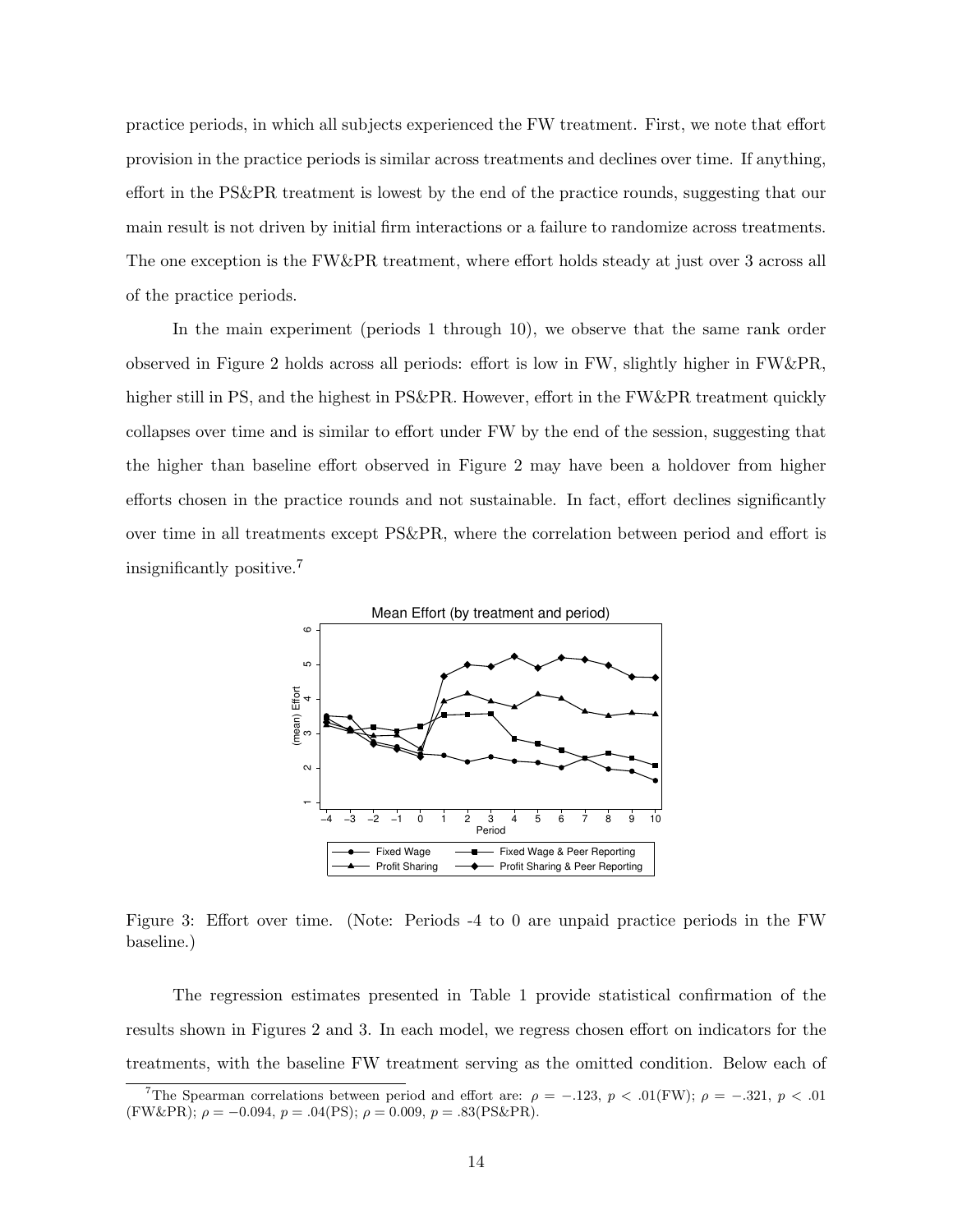the coefficient estimates, we further provide the difference in the coefficients on PS&PR and PS, as well as between PS and FW&PR.

|                                         | (1)            | (2)            | (3)        | (4)            | (5)        |
|-----------------------------------------|----------------|----------------|------------|----------------|------------|
| Fixed Wage $&$ Peer Reporting $(I)$     | $0.675***$     | $0.675**$      | $0.675**$  | $0.612**$      | 0.328      |
|                                         | (0.099)        | (0.403)        | (0.294)    | (0.251)        | (0.279)    |
| Profit Sharing (I)                      | $1.719***$     | $1.719***$     | $1.719***$ | $1.721***$     | $1.701***$ |
|                                         | (0.122)        | (0.403)        | (0.359)    | (0.353)        | (0.423)    |
| Profit Sharing $\&$ Peer Reporting (I)  | $2.825***$     | $2.825***$     | $2.825***$ | $2.864***$     | $2.968***$ |
|                                         | (0.114)        | (0.392)        | (0.397)    | (0.372)        | (0.403)    |
| Effort in Practice Periods (group mean) |                |                |            | 0.260          | 0.108      |
|                                         |                |                |            | (0.172)        | (0.182)    |
| Constant                                | $2.113***$     | $2.113***$     | $2.113***$ | $1.343***$     | $1.650***$ |
|                                         | (0.068)        | (0.285)        | (0.204)    | (0.504)        | (0.543)    |
| Estimate of (PS&PR - PS)                | $1.106***$     | $1.106***$     | $1.106**$  | $1.143**$      | $1.267**$  |
|                                         | (0.137)        | (0.392)        | (0.451)    | (0.454)        | (0.517)    |
| Estimate of (PS - FW&PR)                | $1.044***$     | $1.044**$      | $1.044***$ | $1.109***$     | $1.373***$ |
|                                         | (0.124)        | (0.403)        | (0.364)    | (0.368)        | (0.437)    |
| Errors clustered at group level         | N <sub>o</sub> | N <sub>o</sub> | Yes        | Yes            | Yes        |
| Observations collapsed to group means   | N <sub>o</sub> | Yes            | No         | N <sub>o</sub> | No         |
| Final five periods only                 | N <sub>o</sub> | $\rm No$       | $\rm No$   | N <sub>o</sub> | Yes        |
| Observations                            | 1980           | 66             | 1980       | 1980           | 990        |
| $\mathbb{R}^2$                          | 0.248          | 0.491          | 0.248      | 0.259          | 0.29       |

Table 1: Effort treatment effects

Notes: The dependent variable is effort choice; \* p<0.10, \*\* p<0.05, \*\*\* p<0.01.

The first column includes each worker's effort choice as an independent observation and confirms the ordering of efforts described above: all three treatments generate significantly higher effort than the baseline Fixed Wage condition, with PS significantly higher than FW&PR and PS&PR significantly higher than PS. To confirm that our results are robust, we next treat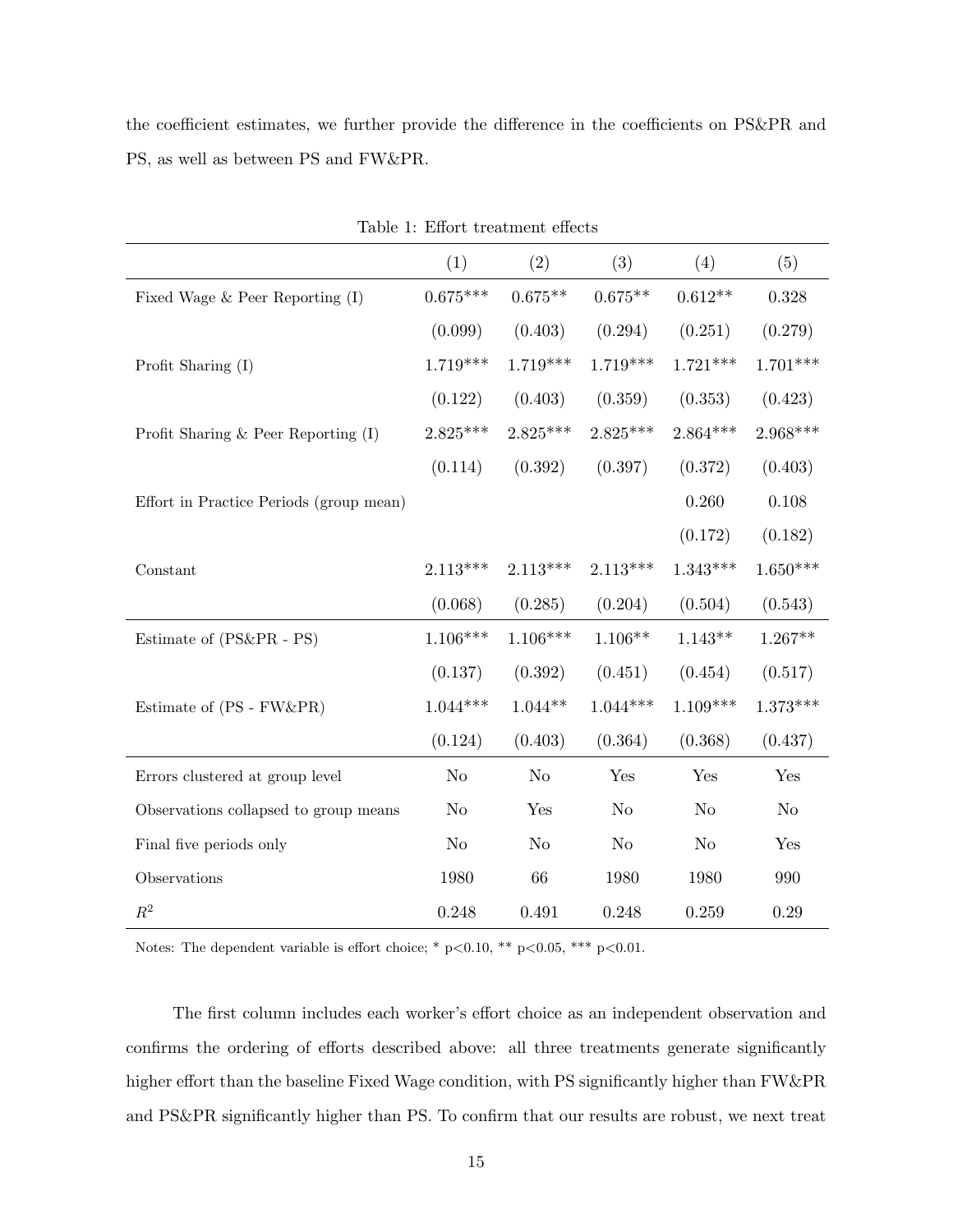each "firm" of three workers and a manager as a single observation averaging across the ten periods  $(N=66)$ , and find the same significant treatment differences  $(Col. 2)$ . Cols. (3) and (4) demonstrate that the same results hold when clustering standard errors at the "firm" level (Col. 3) and when also controlling for average firm effort in the initial practice rounds (Col. 4). As this approach has become the standard practice in experimental economics when the number of clusters is sufficiently large, we continue to cluster the standard errors at the firm level throughout the remainder of the paper. Finally, Col. (5) replicates Col. (4) using only the final 5 periods of the experiment. These estimates confirm the results seen in Figure 3 that, by the end of the session, peer reporting does not increase effort when wages are fixed but does when profits are shared.

#### 4.2 Reporting and Fining

We next turn to the two tools available to participants to induce higher effort in their firm: peer reporting and manager fining. Figure 4 shows the average number of peer reports sent to the manager about a worker in a given period, broken down by the worker's effort in the period and whether the treatment was FW&PR or PS&PR. First, we see that, as expected, workers are more likely to pay to report their peers when profits are shared. For all effort levels except for one (effort  $= 6$ ), more peer reports are sent in the PS&PR treatment than in the FW&PR treatment. The figure further suggests that the number of reports sent about a worker is strongly associated with that worker's effort, especially when profits are shared.<sup>8</sup>

The regression estimates in Table 2 further consider the determinants of reporting. The dependent variable is the number of reports sent about a worker. The first column indicates that the reports a worker receives is strongly associated with the worker's effort. Next, we see (Col. 2) that reporting is more common when profits are shared ( $p=0.055$ ). However, as we saw in section 4.1, effort is also much higher when profits are shared and, since we know from Col. (1) that peers are more likely to report shirkers, the effect of profit sharing on the frequency of reporting might not be fully captured without controlling for the target's effort.

<sup>&</sup>lt;sup>8</sup>While it may seem strange that there were occasional reports of high effort workers (effort  $= 7$  or 8) in the PS&PR treatment but not in the FW&PR treatment, we note that efforts of 7 or 8 in the FW&PR treatment were extremely rare (occurring in only 5 out of 480 observations) but common in the PS&PR treatment (occurring in over a quarter of observations).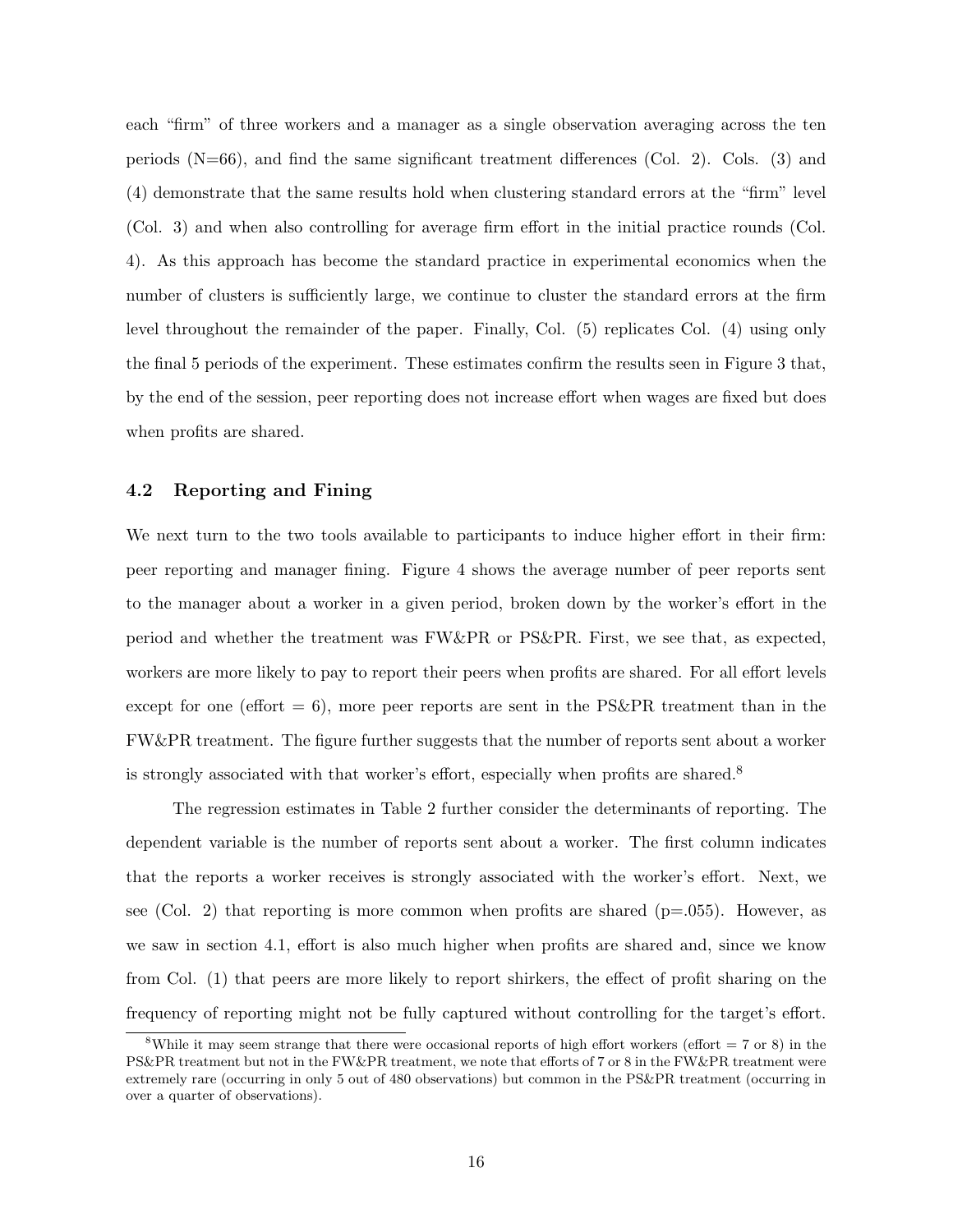

Figure 4: Reports by Worker Effort and Profit Sharing. (Note: FW indicates the FW&PR treatment while S indicates the PS&PR treatment.)

Col. (3) and Col. (4) control for the worker's effort (and the interaction of effort and sharing) and indicate that reporting is more frequent when workers share in the firm's profits. Finally, recall that the initial effort levels in the FW&PR treatment were not sustainable and that effort collapsed to the baseline FW levels toward the end of the session. To determine whether reporting similarly collapses in the FW&PR treatment, Col. (5) considers only the final five periods. Toward the end of the session, we observe that reporting is both far more frequent and more responsive to effort when there are profit-sharing incentives. In fact, there is no significant correlation between a worker's effort and whether he was reported in the final half of the FW&PR treatment. Thus, the results largely confirm the predictions of Section 2. While we do see some peer reporting when wages are fixed (when the model predicts we should not), we find that profit sharing generates significantly more reporting and that, by the end of the experiment, those reports provide a significantly clearer signal to the managers about which workers are shirking.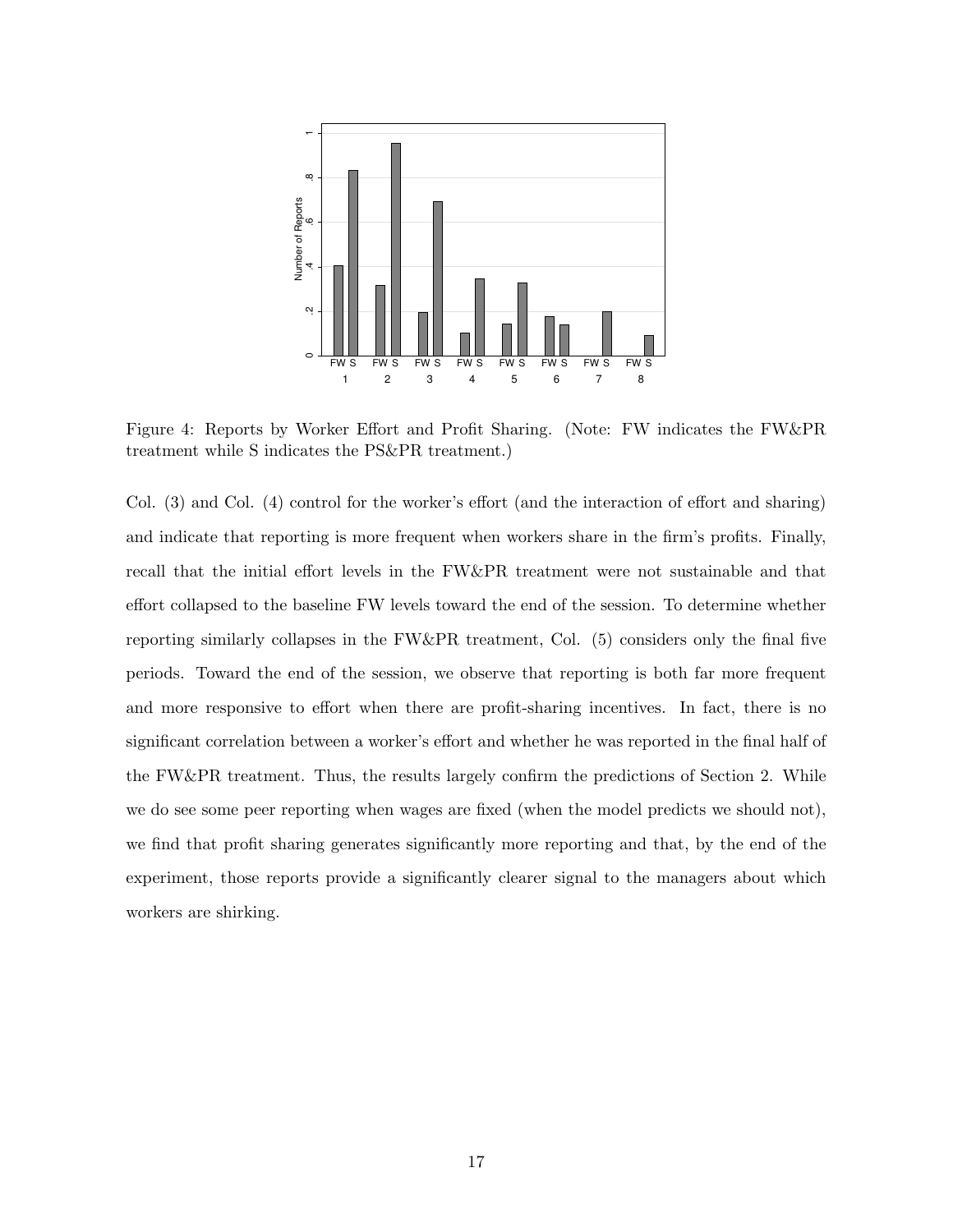|                         | (1)         | (2)        | (3)         | (4)         | (5)        |
|-------------------------|-------------|------------|-------------|-------------|------------|
| Worker's Effort         | $-0.063***$ |            | $-0.100***$ | $-0.069***$ | $-0.029$   |
|                         | (0.015)     |            | (0.019)     | (0.025)     | (0.030)    |
| Profit Sharing $(I)$    |             | $0.107*$   | $0.321***$  | $0.476***$  | $0.626***$ |
|                         |             | (0.054)    | (0.081)     | (0.180)     | (0.219)    |
| $Effort \times Sharing$ |             |            |             | $-0.044$    | $-0.094**$ |
|                         |             |            |             | (0.036)     | (0.044)    |
| Constant                | $0.559***$  | $0.254***$ | $0.532***$  | $0.448***$  | $0.262***$ |
|                         | (0.074)     | (0.024)    | (0.065)     | (0.081)     | (0.080)    |
| Observations            | 1020        | 1020       | 1020        | 1020        | 510        |
| $R^2$                   | 0.06        | 0.01       | 0.12        | 0.12        | 0.15       |

Table 2: Determinants of Reporting

Notes: The dependent variable is the number of reports by peer workers.

Standard errors clustered at the group level; \* p<0.10, \*\* p<0.05, \*\*\* p<0.01.

We next consider the factors that determine whether a manager chooses to fine her workers, including whether the manager takes into account the reports of co-workers. Table 3 estimates a series of linear probability models, in which the dependent variable is equal to 1 if the worker is fined in the current period. The first model (Col. 1) demonstrates that, across all treatments, the likelihood a worker is fined is significantly associated with his effort level: an increase in effort by one unit decreases the likelihood of being fined by over six percentage points. The fining is more responsive to worker effort than we would expect if the manager were simply fining all flagged workers, in which case we would expect the likelihood of being fined would decrease by 0.03 for each unit of effort. Next, we consider whether fining becomes more accurate when peer reporting is possible. The second model (Col. 2) adds an indicator for whether peer reporting is available and the interaction of peer reporting and the worker's effort. When reporting is available, managers both become more likely to fine workers overall and the likelihood of being fined is more responsive to the worker's actual effort. This confirms the prediction from Section 2 that  $p_e$  (the first derivative of the fine probability with respect to effort) becomes more negative when reporting is possible. The final two models introduce a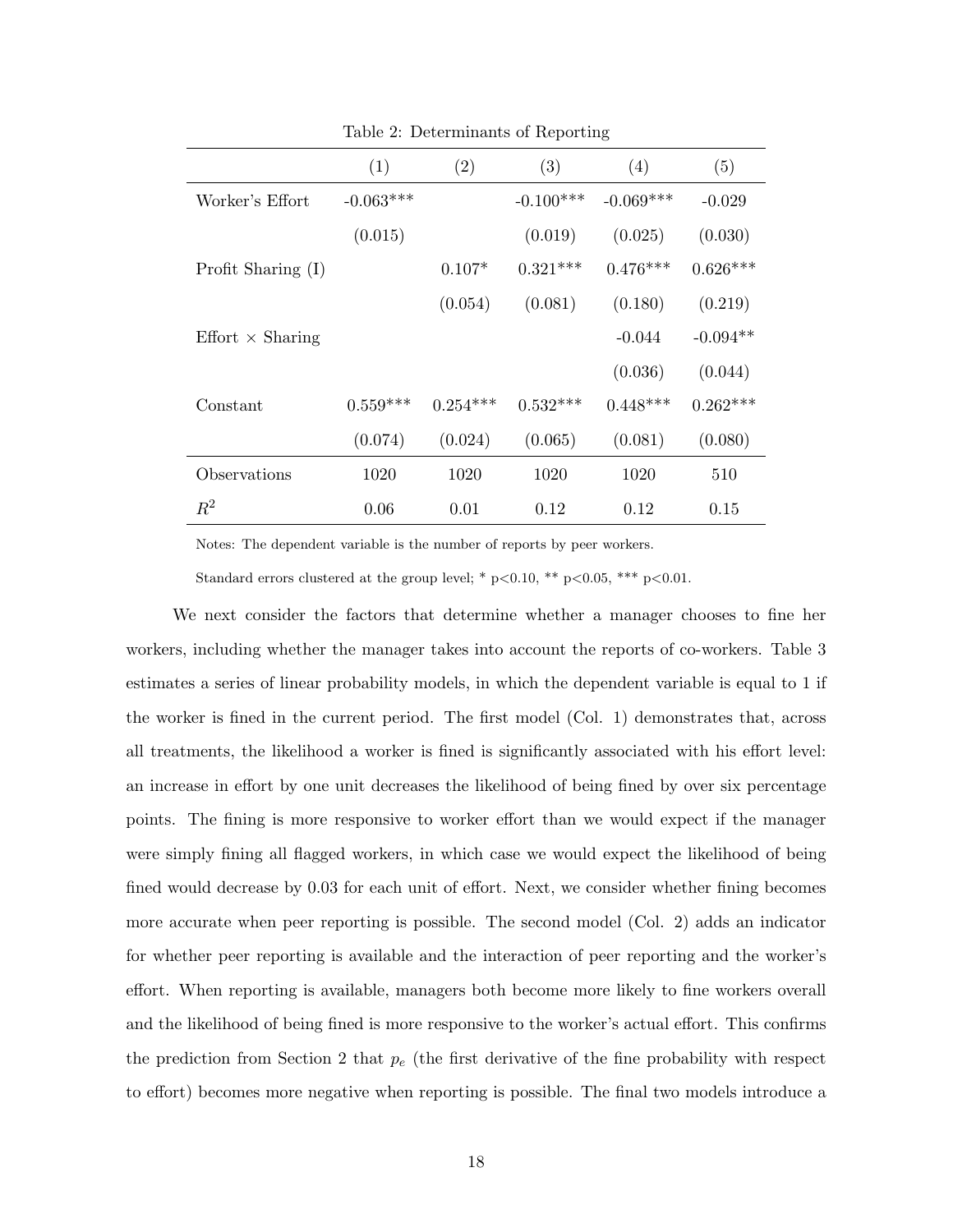regressor for the number of peer reports the worker received, to determine whether managers take the peer reports into account and whether these reports drive the differences in the peer reporting treatments indicated by Col. (2). The third model (Col. 3) uses only the data from the two reporting treatments and indicates that these managers rely heavily on worker's reports to choose whether to fine. In the reporting treatments, managers are significantly more likely to fine workers who have been reported by their peers. On average, workers in these treatments who were not reported are fined approximately 23% of the time, while those who receive one report (two reports) are fined  $61\%$  (91%) of the time. Finally, the fourth model (Col. 4) reproduces Col. (2) with the inclusion of the reports variable and demonstrates that the effects of peer reporting indicated by Col. (2) come entirely through the number of peer reports the worker received, rather than any other features of the peer reporting treatments.

|                           | (1)         | (2)         | (3)        | 4)          |
|---------------------------|-------------|-------------|------------|-------------|
| Worker's Effort           | $-0.078***$ | $-0.055***$ |            | $-0.055***$ |
|                           | (0.008)     | (0.011)     |            | (0.011)     |
| Reporting $(I)$           |             | $0.164*$    |            | 0.007       |
|                           |             | (0.096)     |            | (0.103)     |
| $Effort \times Reporting$ |             | $-0.044**$  |            | $-0.026$    |
|                           |             | (0.018)     |            | (0.018)     |
| Reports                   |             |             | $0.357***$ | $0.282***$  |
|                           |             |             | (0.036)    | (0.037)     |
| Constant                  | $0.641***$  | $0.565***$  | $0.230***$ | $0.565***$  |
|                           | (0.046)     | (0.049)     | (0.042)    | (0.049)     |
| Observations              | 1980        | 1980        | 1020       | 1980        |
| $\,R^2$                   | 0.12        | 0.13        | 0.18       | 0.19        |

Table 3: Determinants of Fines

Notes: The dependent variable is 1 if the Worker is fined.

Standard errors clustered at group level; \*  $p<0.10$ , \*\*  $p<0.05$ , \*\*\*  $p<0.01$ .

We conclude this subsection by considering how the frequency and accuracy of fines vary across each of our four conditions. The linear probability models estimated in Table 4 regress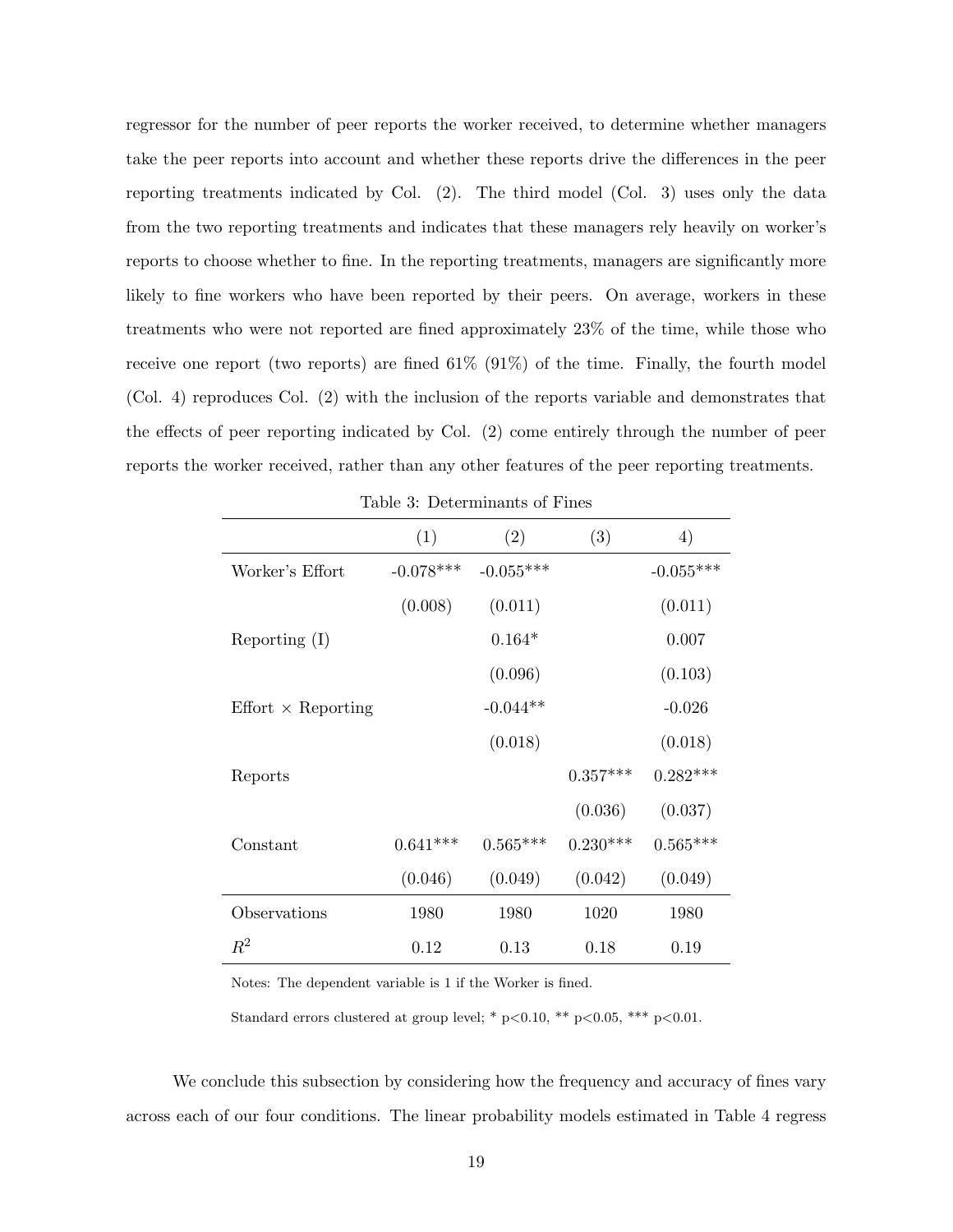whether the subject was fined on treatment indicators, with the baseline FW condition serving as the omitted condition. Without controlling for worker effort (Col. 1), we see significant differences in the likelihood of being fined across treatments. While workers in the FW condition are fined nearly half of the time (47%), the likelihood of being fined shrinks to 34% in the PS treatment and 27% in the PS&PR treatment. Once we control for effort, however, there are no longer any differences in the amount of fines issued by managers across our four treatments (Col. 2).

However, it may be that fines are more precisely targeted in some treatments. Thus the dependent variable in the final two models is an indicator that is equal to 1 if a worker is fined in a period in which he put in low effort (4 or lower) or not fined in a period in which he put in high effort  $(5 \text{ or higher})$ . From Col.  $(3)$ , we see that workers in the FW treatment are fined (or escape unfined) accurately less than half of the time. While the likelihood of being fined accurately is not significantly higher in either the FW&PR treatment or the PS treatment, workers in the PS&PR treatment are far more likely to be fined accurately. The final model demonstrates that, while high effort workers are more likely to be accurately fined (i.e. go unfined when they should), the results are similar when controlling for effort.

<sup>&</sup>lt;sup>9</sup>Instead of dividing the strategy space in half to define low and high effort, if we break effort at the observed median instead the results reported in Tables 4 and 5 are substantively unchanged.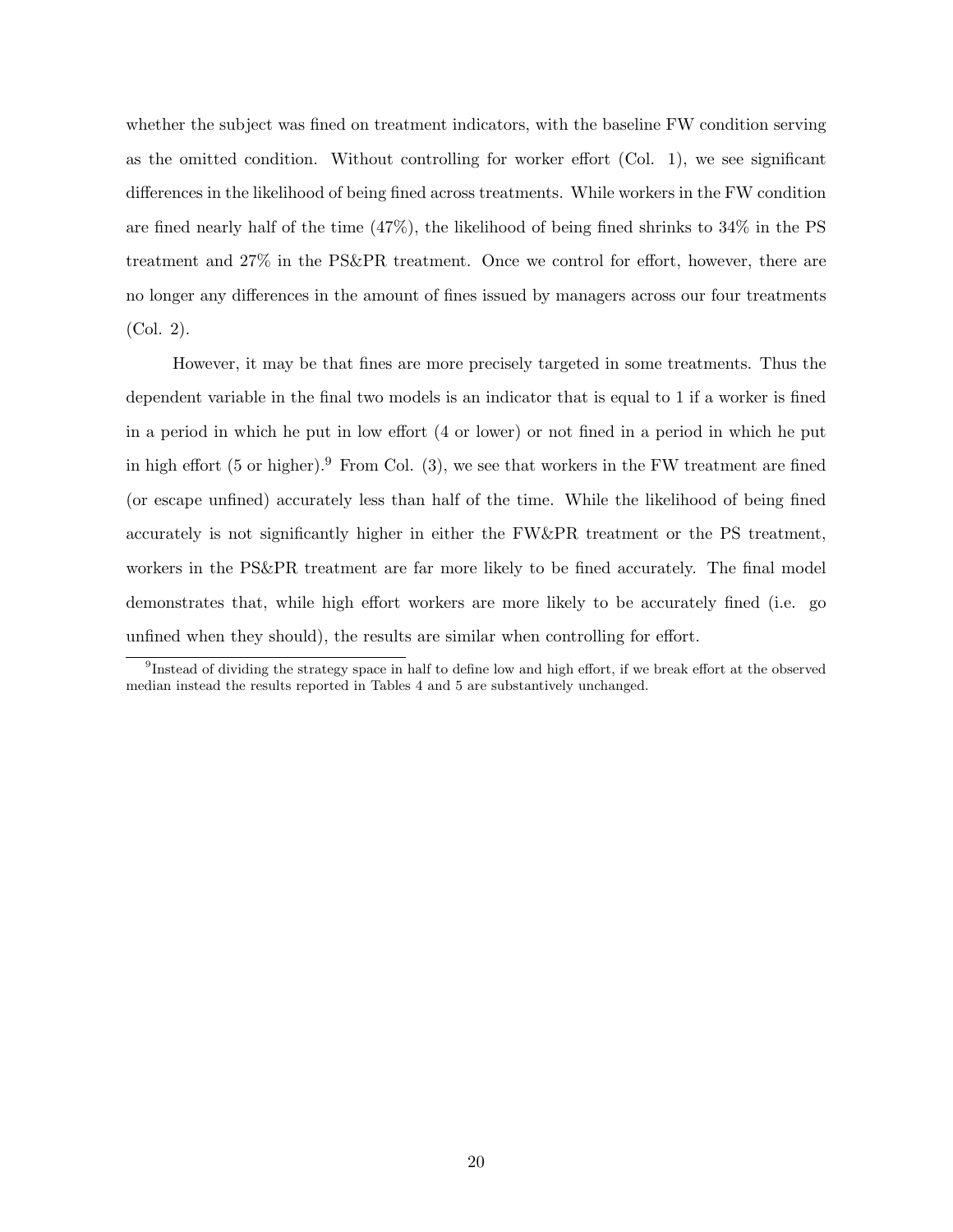|                                          | (1)         | (2)        | (3)        | (4)        |
|------------------------------------------|-------------|------------|------------|------------|
| Fixed Wage $&$ Peer Reporting (I)        | $-0.044$    | 0.010      | 0.027      | $-0.002$   |
|                                          | (0.072)     | (0.078)    | (0.075)    | (0.075)    |
| Profit Sharing $(I)$                     | $-0.133**$  | 0.004      | 0.067      | $-0.007$   |
|                                          | (0.065)     | (0.069)    | (0.062)    | (0.060)    |
| Profit Sharing $\&$ Peer Reporting $(I)$ | $-0.202***$ | 0.023      | $0.263***$ | $0.142**$  |
|                                          | (0.069)     | (0.078)    | (0.062)    | (0.069)    |
| Worker's Effort                          |             | $-0.08***$ |            | $0.043***$ |
|                                          |             | (0.010)    |            | (0.011)    |
| Constant                                 | $0.469***$  | $0.637***$ | $0.485***$ | $0.395***$ |
|                                          | (0.049)     | (0.057)    | (0.047)    | (0.053)    |
| Observations                             | 1980        | 1980       | 1980       | 1980       |
| $R^2$                                    | 0.03        | 0.12       | 0.05       | 0.07       |

Table 4: Fines by Treatment

Notes: (1)  $\&$  (2): the dependent variable is 1 if the Worker is fined;

(3) & (4) the dependent variable is 1 if the Worker is fined (or not fined) accurately.

Standard errors clustered at group level; \*  $p<0.10$ , \*\*  $p<0.05$ , \*\*\*  $p<0.01$ .

#### 4.3 Response to Fines

To summarize the results of the previous subsection, we have seen that workers in the PS&PR treatment are more likely to report their co-workers and more likely to do so accurately, that managers rely heavily on peer reports in choosing whether to fine a worker, and that fines are doled out with significantly more accuracy in the PS&PR treatment than in any other condition. Taken together, the results thus far strongly indicate that workers who receive a share of firm profits are willing to engage in costly reporting to direct the manager's fines at shirking co-workers.

However, the accurate direction of fines discussed in the previous subsection is only beneficial if shirkers actually increase their efforts in response. Therefore, we next consider how workers respond to being fined. Table 5 presents the estimates of regressions of a worker's current effort on an indicator for whether he was fined by his manager in the previous period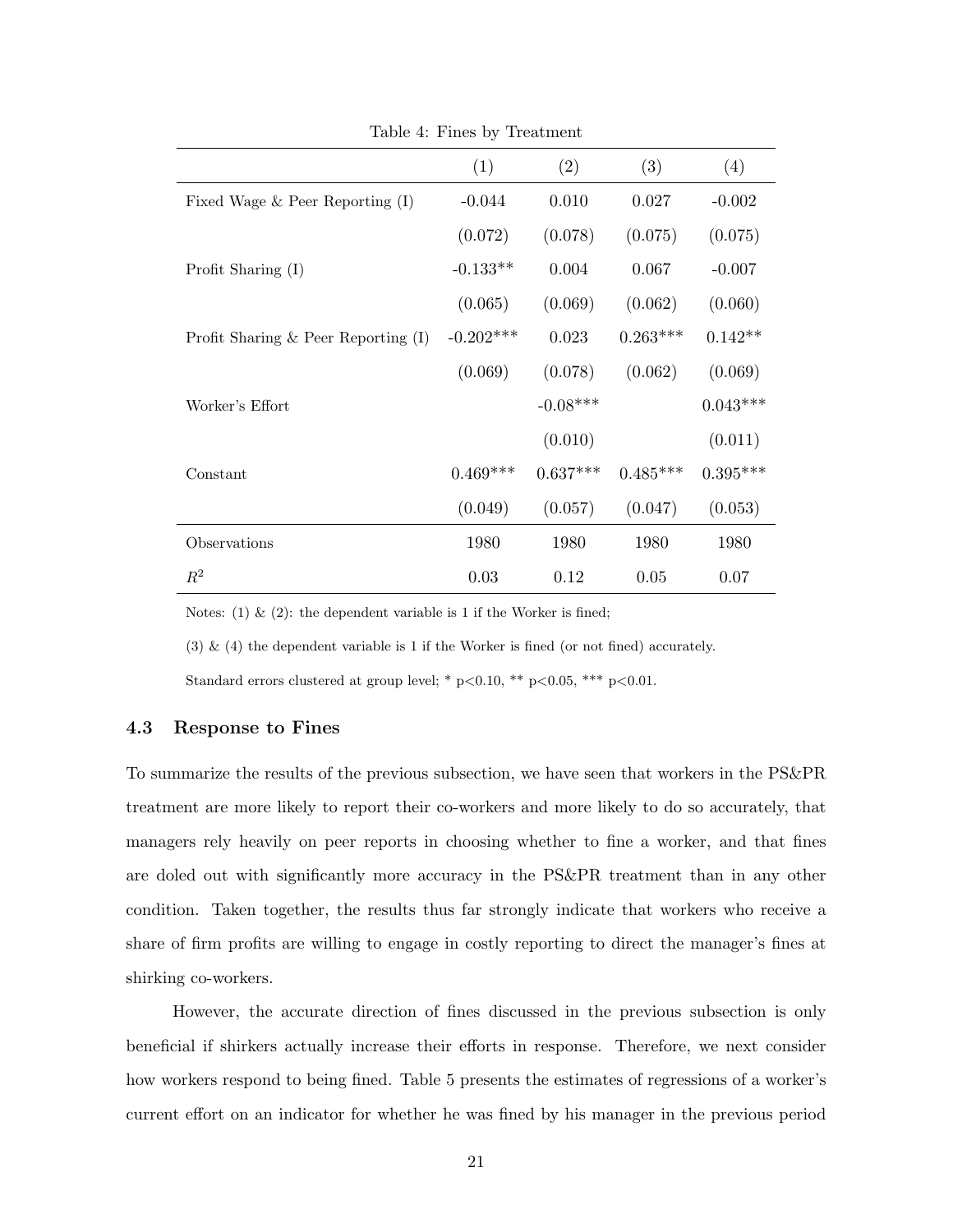and the effort he chose in the previous period. In Col. (1), we see that the workers' efforts are strongly correlated with their choices in the previous period but that punishment has no effect on their choice.

|                           |            | Table 5: Response to Fines |                    |             |
|---------------------------|------------|----------------------------|--------------------|-------------|
|                           | (1)        | (2)                        | (3)                | (4)         |
|                           | All        | Low Effort                 | <b>High Effort</b> | All         |
| Fined Last Period (I)     | 0.014      | $0.260**$                  | $-0.879***$        | $-0.403***$ |
|                           | (0.097)    | (0.112)                    | (0.193)            | (0.118)     |
| Effort Last Period        | $0.719***$ | $0.729***$                 | $0.697***$         | $0.703***$  |
|                           | (0.032)    | (0.050)                    | (0.113)            | (0.033)     |
| Fined Last Period x FW&PR |            |                            |                    | $0.290**$   |
|                           |            |                            |                    | (0.141)     |
| Fined Last Period x PS    |            |                            |                    | $0.474**$   |
|                           |            |                            |                    | (0.212)     |
| Fined Last Period x PS&PR |            |                            |                    | $1.029***$  |
|                           |            |                            |                    | (0.229)     |
| Constant                  | $0.913***$ | $0.780***$                 | $1.19***$          | $0.976***$  |
|                           | (0.124)    | (0.141)                    | (0.663)            | (0.129)     |
| Observations              | 1782       | 1209                       | 573                | 1782        |
| $\mathbb{R}^2$            | 0.50       | 0.28                       | 0.23               | 0.51        |

Notes: The dependent variable is effort.

Standard errors clustered at group level; \* p<0.10, \*\* p<0.05, \*\*\* p<0.01.

However, workers may respond differently depending on whether the fine was "justified." The second column presents results of the same regression model including only "low effort" workers, who chose an effort of 4 or lower in the previous period. We see that the fine has a significant positive effect on effort for these workers. For "high effort" workers, however, the fining strongly backfires: Col (3) indicates that workers who were already choosing effort levels of 5 or higher decrease their effort by 0.88 units following a fine. Therefore, the accurate direction of fines toward those workers who are shirking can benefit productivity through two separate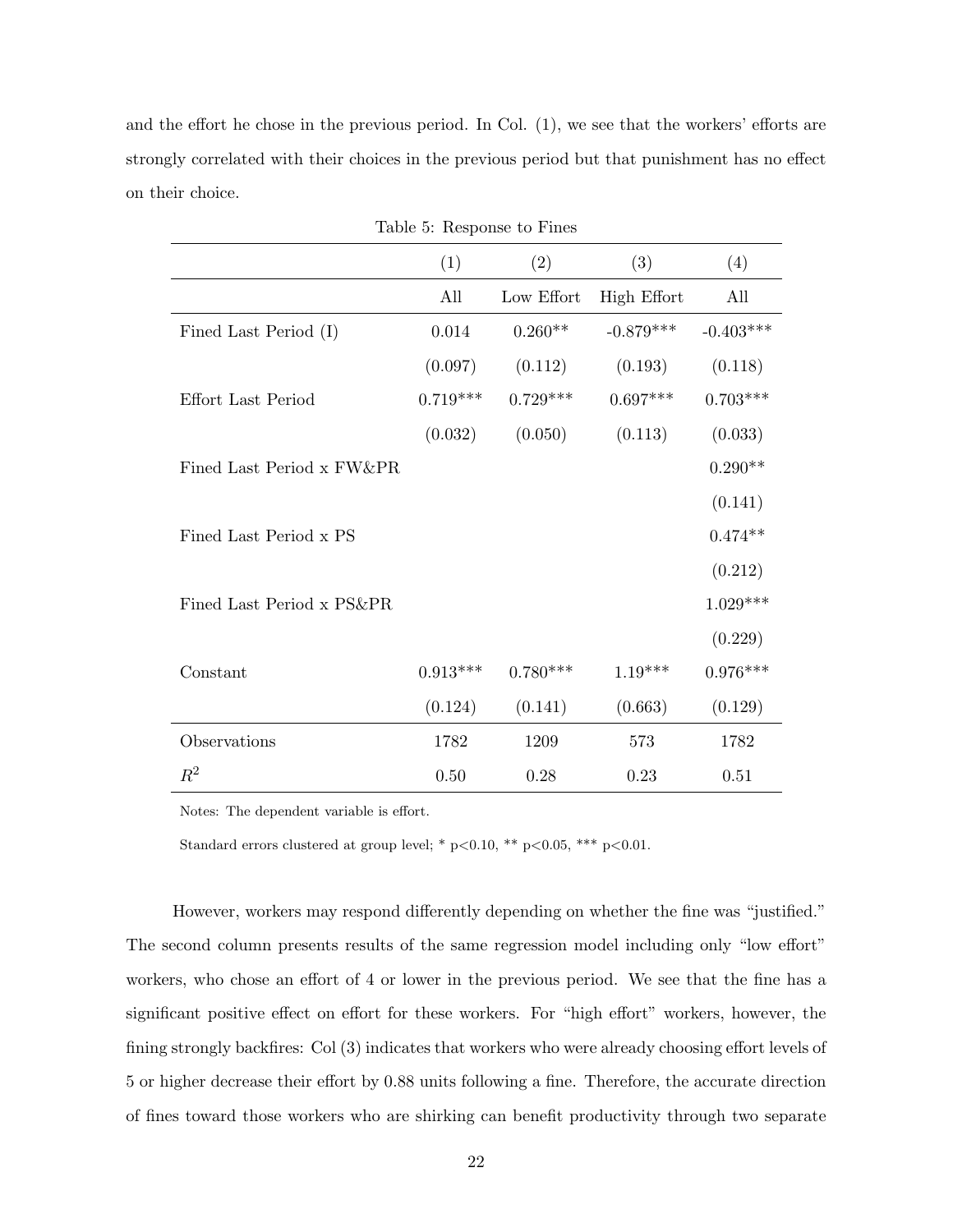channels: by increasing the efforts of shirkers and by ensuring that frustrated managers don't inadvertently trigger a backlash among hard workers by fining indiscriminately. The implication that fines are used successfully only in the PS&PR condition is confirmed by Col. (4) in Table 5. From these estimates, we observe that, controlling for effort, FW workers who were fined in the previous period significantly decrease their effort by 0.4 units in the subsequent period, FW&PR and PS workers do not significantly alter their efforts, and workers in the PS&PR treatment increase their efforts by 0.63 units.

#### 4.4 Overall Firm Outcomes

Finally, we consider whether implementing a profit-sharing system is ultimately profitable for the firm. While we have found that profit-sharing increases effort, the firm only sees 64% of the return on that effort, with the workers collectively taking in 36% of the firm profits.

We first consider the extent to which the managers benefit from the profit sharing arrangement. The first two columns of Table 6 report estimates of an OLS regression of manager earnings on the treatment indicators, for either all ten periods (Col. 1) or the final five periods of the experiment (Col. 2). Recall that the manager's profit is equal to 100 plus the manager's share of the firm's profit (100% in fixed wage treatments and 64% in profit sharing treatments) minus any costs of fining workers. We observe that the manager's rank order profits are identical to that of effort, with FW&PR and PS both generating more profits than just fixed wage and the PS&PR generating significantly higher profits than any other condition. In other words, managers strongly benefit from the profit sharing incentives – especially when workers can report their peers. Note that the coefficient on FW (the constant) is 101, indicating that the average manager payoff just barely exceeds the base wage of 100. We further note that the results are similar if we focus on the final half of the experiment, except that FW&PR no longer generates higher manager payoffs than the FW condition. As we saw in Section 4.2, fining is more common when wages are fixed and, since fining is costly, it is important to check whether inefficient fining is driving the treatment differences we see here. The dependent variable in Cols. (3) and (4) is thus the manager's profit before the cost of issuing fines and the estimates are nearly identical to those in Cols. (1) and (2).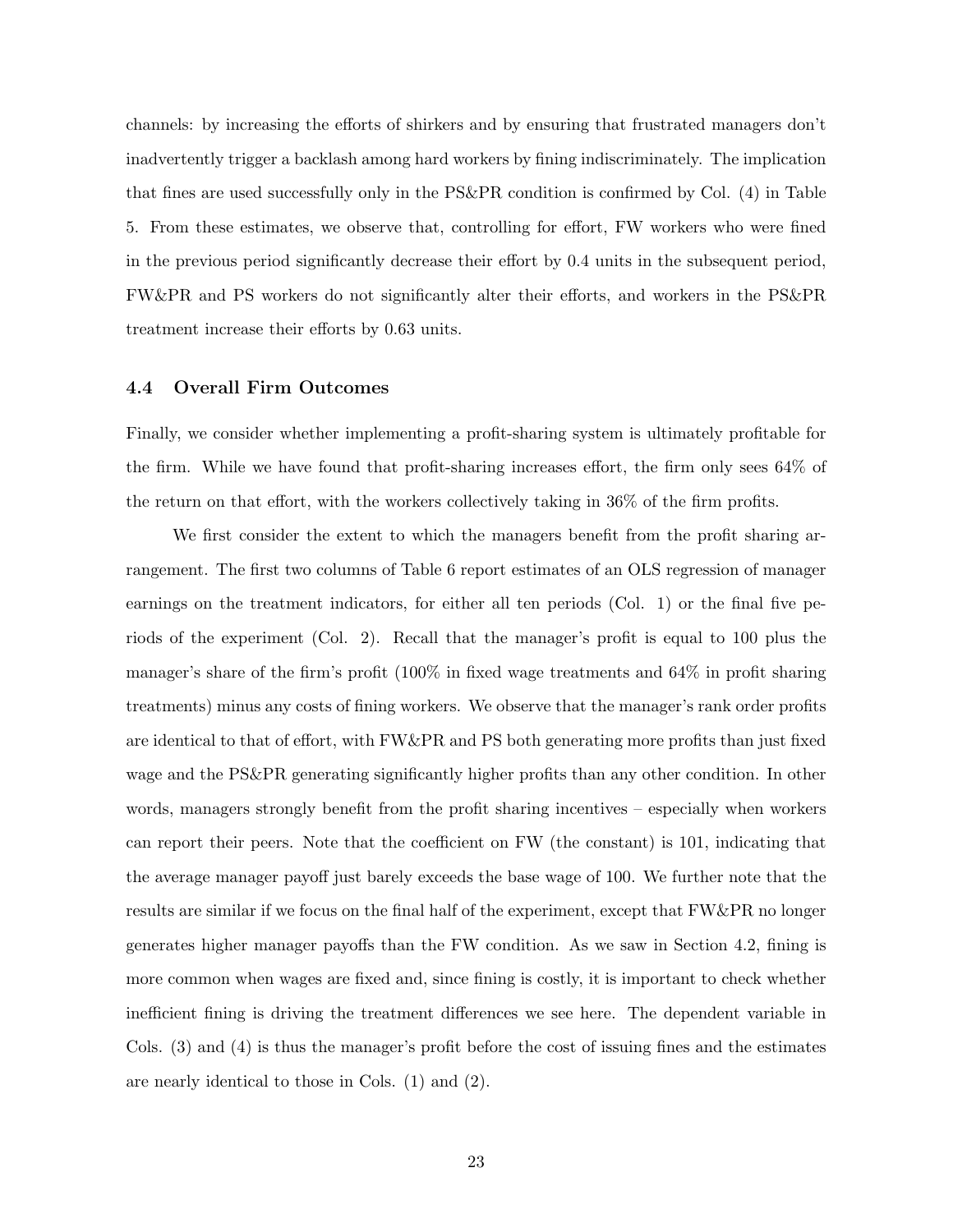|                                        | (1)                | (2)         | (3)             | (4)         | (5)            | (6)        |
|----------------------------------------|--------------------|-------------|-----------------|-------------|----------------|------------|
|                                        |                    |             | Manager Profits |             |                | Efficiency |
| Fixed Wage $&$ Peer Reporting $(I)$    | $51.28^{\ast\ast}$ | 24.81       | $50.62**$       | 26.56       | $0.069**$      | 0.016      |
|                                        | (22.12)            | (21.70)     | (22.12)         | (21.82)     | (0.032)        | (0.031)    |
| Profit Sharing (I)                     | $81.46***$         | 82.76***    | 79.46***        | 82.39***    | $0.195***$     | $0.179***$ |
|                                        | (21.06)            | (23.60)     | (20.88)         | (23.38)     | (0.040)        | (0.048)    |
| Profit Sharing $\&$ Peer Reporting (I) | $135.57***$        | $145.27***$ | 132.54***       | $142.45***$ | $0.309***$     | $0.322***$ |
|                                        | (22.75)            | (23.24)     | (22.40)         | (22.99)     | (0.046)        | (0.047)    |
| Constant                               | $101.41***$        | $91.94***$  | $108.44***$     | 97.81***    | $0.330***$     | $0.326***$ |
|                                        | (15.23)            | (14.76)     | (15.30)         | (14.95)     | (0.021)        | (0.020)    |
| Estimate of (PS&PR - PS)               | $54.11***$         | $62.51**$   | $53.08**$       | $60.07**$   | $0.114**$      | $0.143**$  |
|                                        | (22.30)            | (25.71)     | (21.67)         | (25.06)     | (0.052)        | (0.060)    |
| Estimate of (PS - FW&PR)               | 30.18              | $57.95**$   | 28.84           | $55.83**$   | $0.126***$     | $0.163**$  |
|                                        | (21.66)            | (24.33)     | (21.38)         | (23.98)     | (0.041)        | (0.049)    |
| Final five periods only                | N <sub>o</sub>     | Yes         | N <sub>o</sub>  | Yes         | N <sub>o</sub> | Yes        |
| Observations                           | 660                | 330         | 660             | 330         | 660            | 330        |
| $\mathbb{R}^2$                         | $0.27\,$           | 0.34        | $0.27\,$        | 0.34        | $0.34\,$       | $0.39\,$   |

Table 6: Overall Firm Outcomes

Notes: The dependent variable is manager profit or efficiency.

Standard errors clustered at group level; \* p<0.10, \*\* p<0.05, \*\*\* p<0.01.

To conclude, we consider the overall outcomes, not only for the managers, but for the entire firm. In all treatments, the highest total profits that could be earned collectively by the four-member firm is 580. We define firm efficiency as the sum of worker and manager profits divided by 580 and use this as the dependent variable in models (5) and (6) of Table 6. Once more, we find that efficiency is substantially higher in both of the profit sharing treatments and that it is at its highest when reporting and sharing interact. In the final five periods efficiency is less than  $1/3$  in the FW baseline, similar in FW&PR, close to  $1/2$  in PS and close to  $2/3$  in PS&PR.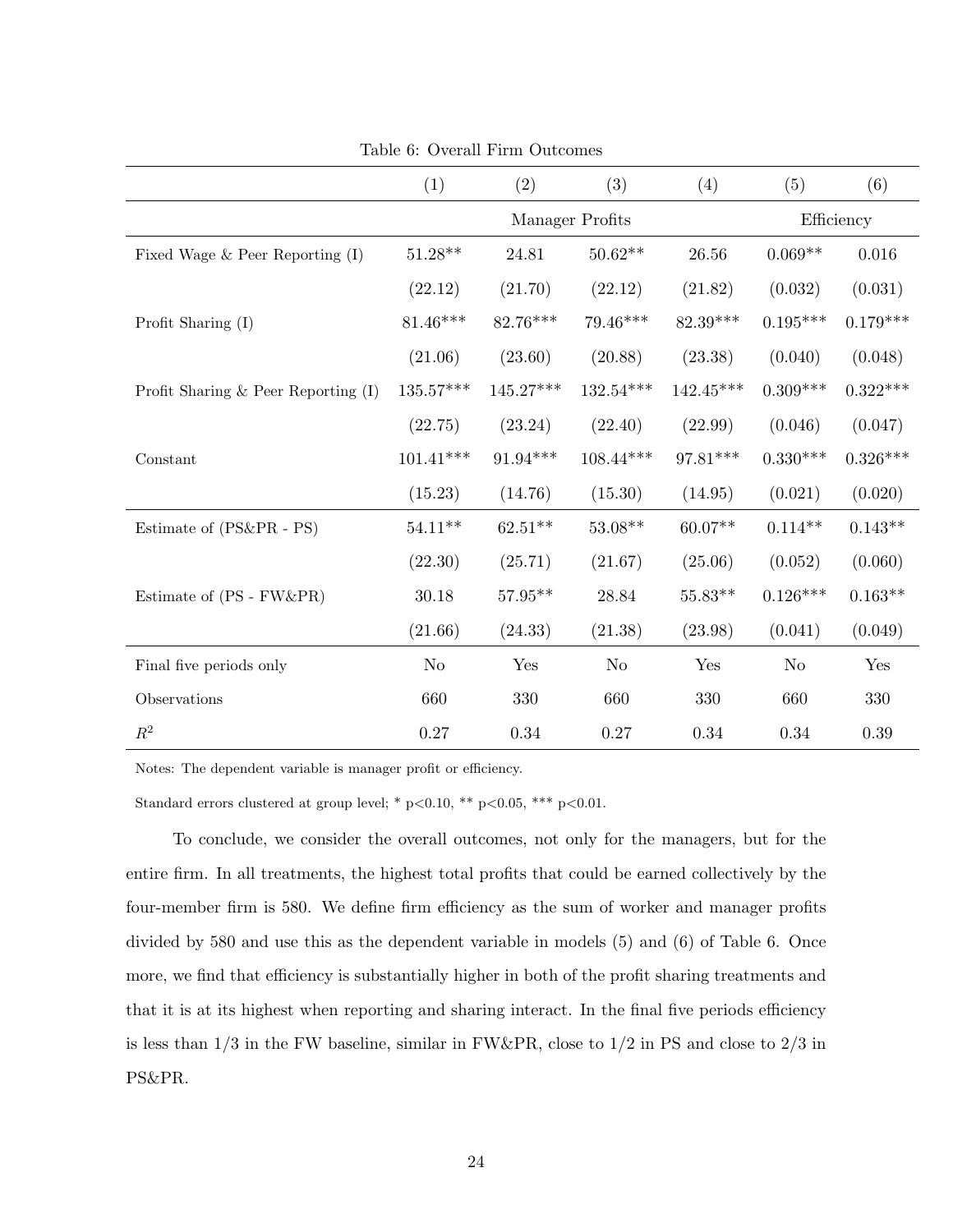#### 5 Discussion

Economists have long been puzzled by the positive effect of profit sharing incentives on worker productivity, which occurs despite the relatively small pecuniary return on effort for any individual worker. One explanation, which has received attention in various forms in the literature, is that profit sharing motivates workers, who are better informed about their co-workers' behavior, to enforce higher effort in a way that the management alone cannot (Kandel and Lazear, 1992; Freeman et al., 2010). This enforcement can take the form of implicit social pressure, direct confrontation, or simply passing along more accurate reports about team members to the manager. While survey evidence finds that workers in firms with shared capitalism monitor peers more closely and are more likely to take action against shirkers (Welbourne, 1995; Freeman et al., 2010), these surveys cannot speak to the causal effect of profit sharing on worker behavior.

We contribute a controlled laboratory test of this explanation, which allows us to isolate the impact of profit sharing alone and the impact of the channel through which it is hypothesized to work: whether workers can use their onsite information to assist management in enforcing high productivity. To do so, we set up a workplace experiment where workers' on-the-ground information about co-worker productivity could play a role. Workers choose how much costly effort to exert for a fixed wage, while managers have only a very weak signal of individual worker effort to use when choosing whether to disclipline workers. We independently vary the inclusion of profit sharing incentives and whether workers can supplement the manager's otherwise noisy signals of individual output by reporting shirkers to their manager. By varying only whether information can be transmitted from workers to manager, we are able to fully isolate the effect of worker willingness to act on their superior information, without simultaneously manipulating other factors such as social pressure or direct peer punishment. Further, we allow workers themselves to establish a workplace norm and develop their own criteria for when a co-worker should be reported to the manager, and we allow the manager to interpret the reports of her workers and dole out punishments as she sees fit.

We find evidence that profit sharing incentives alone do increase worker effort somewhat, a finding that is consistent with heterogeneous effort costs, perhaps due to differing intrinsic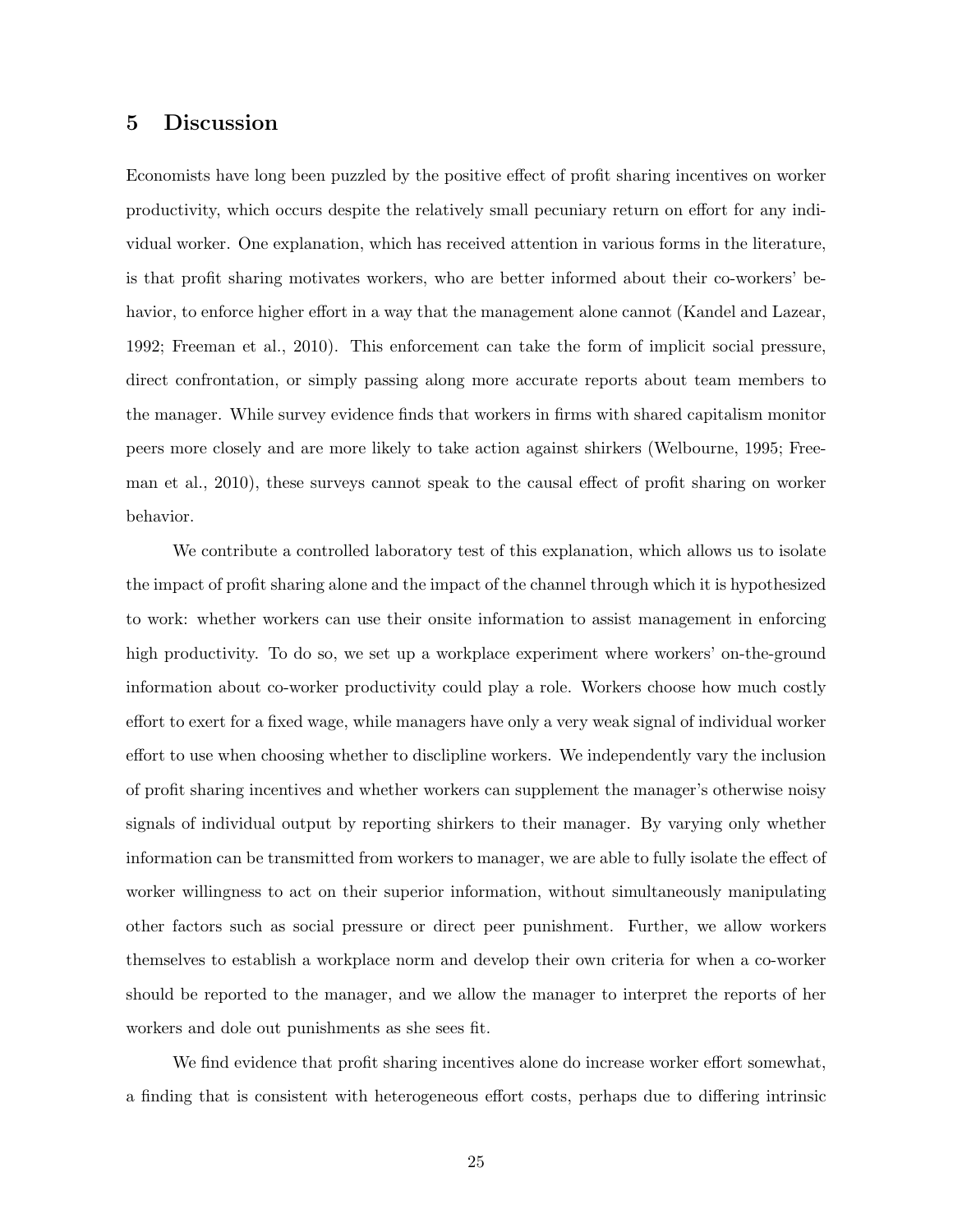motivation or social preferences of workers. More markedly, we find that effort is significantly higher when the firm offers profit sharing and workers have the ability to supplement the manager's otherwise noisy information by reporting their peers. Peer reporting alone cannot sustain effort when workers do not share in the profits, strongly supporting our hypothesis that profit sharing "turns on" an otherwise untapped mechanism for promoting firm productivity. In addition, both workers and the firm management earn significantly higher payoffs when profits are shared with workers who can report their peers.

Our results therefore suggest that profit sharing is likely to be most successful when channels exist for workers to share information about co-worker productivity with management. We find clear evidence that workers who share in profits are more willing to accurately supplement their managers' information. In turn, managers rely heavily on worker reports when doling out punishments and, as a result, punishments are directed toward shirkers with significantly greater accuracy in the treatment with both profit sharing and peer reporting. Completing the successful chain of events, shirkers who were punished significantly increase their effort in the subsequent period. Interestingly, we find an additional benefit to the manager being able to direct punishment toward those who were actually shirking: workers who exerted high effort and yet were still hit with punishment sharply decrease their effort in the subsequent period. Thus, being able to determine which workers were shirking allows the manager to avoid indiscrimately punishing the entire team, an action which strongly backfires in our environment.

### 6 Appendix - Experimental Instructions

Hello and welcome to our experiment. Please follow along with these instructions as I read them aloud.

#### Payment and Confidentiality

You will be taking part in an experiment studying interactions within an office environment. You will play multiple periods of the same decision-making game. In addition to the \$5 that you will be paid for showing up, you have the opportunity to earn an additional amount of money based on your decisions if you follow these instructions carefully.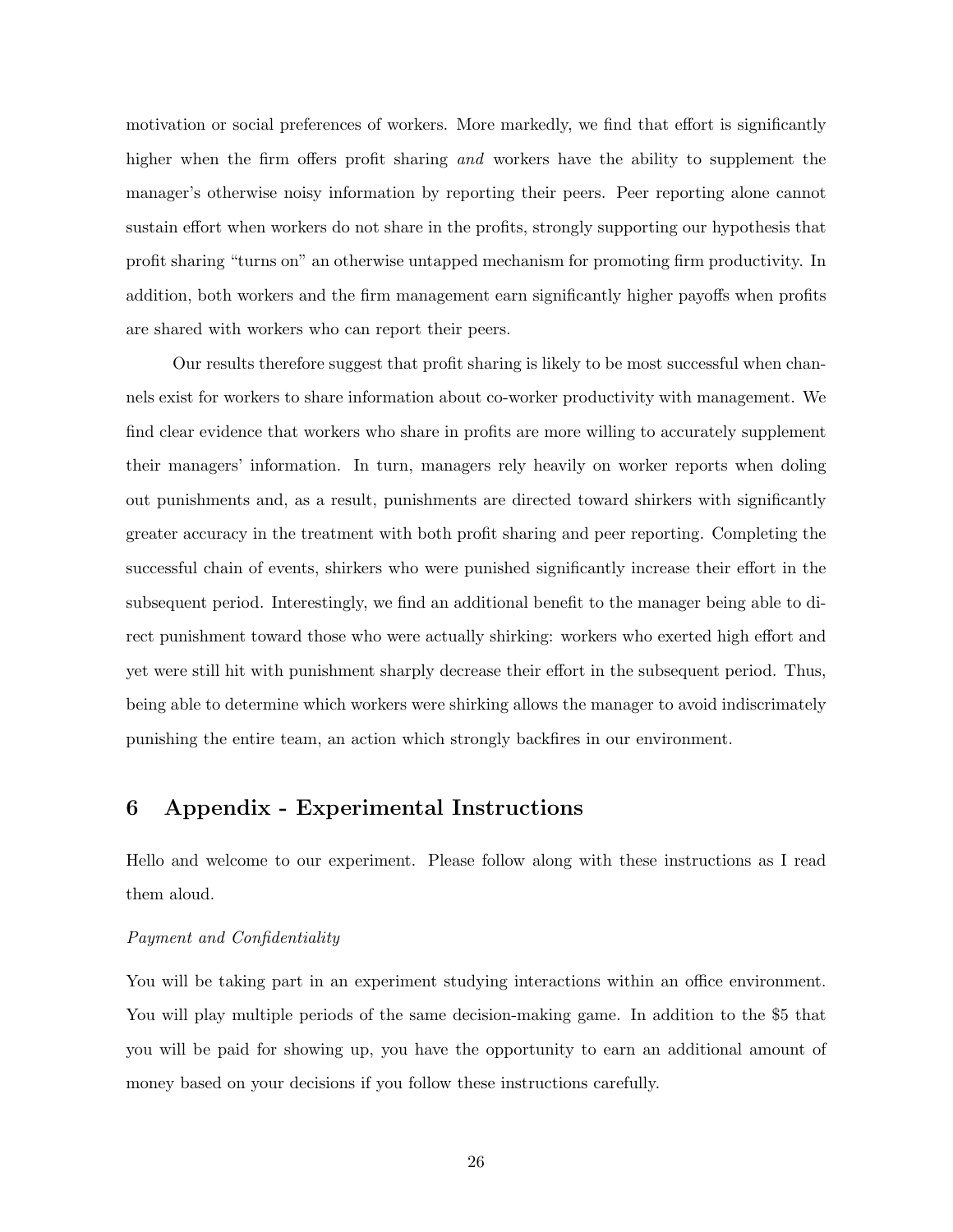You will be grouped with three other participants in the room and randomly assigned the role of either a Worker or a Manager such that each group has exactly 3 Workers and 1 Manager. You will stay in the same role and group for the entire duration of the experiment. During the experiment, earnings will be calculated in terms of experimental dollars and then translated at the end of the experiment into real dollars at the following exchange rate:

250 Experimental Dollars  $(E*) = 1$  (Managers)

33 Experimental Dollars  $(E\$  = \$1 \text{ (Works)}

Please note that any and all decisions that you make or responses that you provide during the experiment are strictly confidential and anonymous. We intend to use the data collected from the study for academic work as it relates to economic decision making. To assure your decisions are confidential, we ask that you do not speak to each other until the entire session ends.

#### Worker Instructions

If you are a Worker, you will be paid a fixed wage of E\$50 in each period. Every period, you have the option to choose how much effort you want to put into your work. Your effort will be a number from 1 unit to 8 units. Effort is costly, and your payoff is the difference between the wage and your cost of providing effort. Specifically, it costs you E\$5 for each unit of effort and your earnings would be given by:

Your payoff in E\$ (at the end of each period) =  $50$  - (Effort x 5)

The table below shows the amount that a Worker would earn for the period, for each possible effort level he or she chose (in E\$):



Towards the end of each period, each Worker will be able to see the effort put in by each of his or her peer Workers. The Manager will see the total effort put in, but will not see each individual's effort until the very end of the period.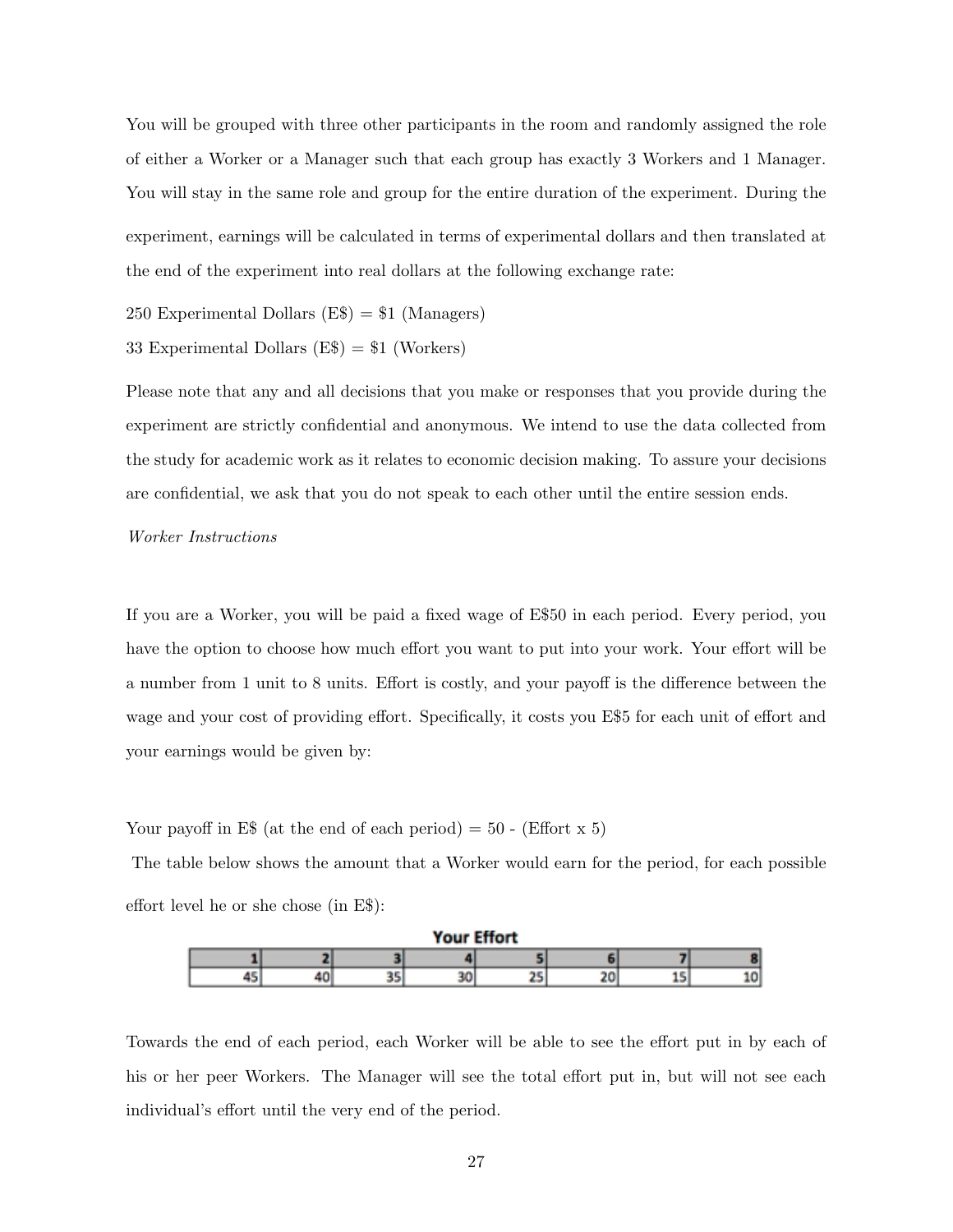Instead, the Manager may see a signal or a "flag" that is weakly related to your effort. After each Worker has chosen his or her effort for the period, the Manager will see a screen, similar to the picture below, listing each of the Workers in the group. A flag may appear beside one or more of the Workers, indicating to the Manager that this Worker may have chosen low effort. The flag appears randomly, but the likelihood that it appears depends on the Worker's effort. Specifically, the probability that the flag appears = .53 - .03 times Effort. Note, however, that this means that Workers who put in high effort will still sometimes be flagged and that Workers who put in low effort often will not be flagged. The table below shows the possible effort choices and the likelihood that a Worker making that choice will be flagged.

| $\mathrm{Effort}$                                                          |  |  |  |  |
|----------------------------------------------------------------------------|--|--|--|--|
| Likelihood of Flag   0.50   0.47   0.44   0.41   0.38   0.35   0.32   0.29 |  |  |  |  |

For example, if you choose the minimal effort (Effort  $= 1$ ), you will be flagged with probability 0.5 (half of the time). If you choose the maximum effort (Effort  $= 8$ ), you will be flagged with probability 0.29. For efforts in between, your likelihood of being flagged will be in between these amounts. After viewing this information, the Manager may choose to impose a fine of E\$20 on any Worker(s) in the group. The Worker numbers will be randomly reassigned each period, so that participants will not be able to track any individual's choices across periods.



#### Manager Instructions

If you are a Manager, you will receive a payment of E\$100 each period. In addition, you will receive any profits of your firm, which depends on the effort Workers collectively put into work.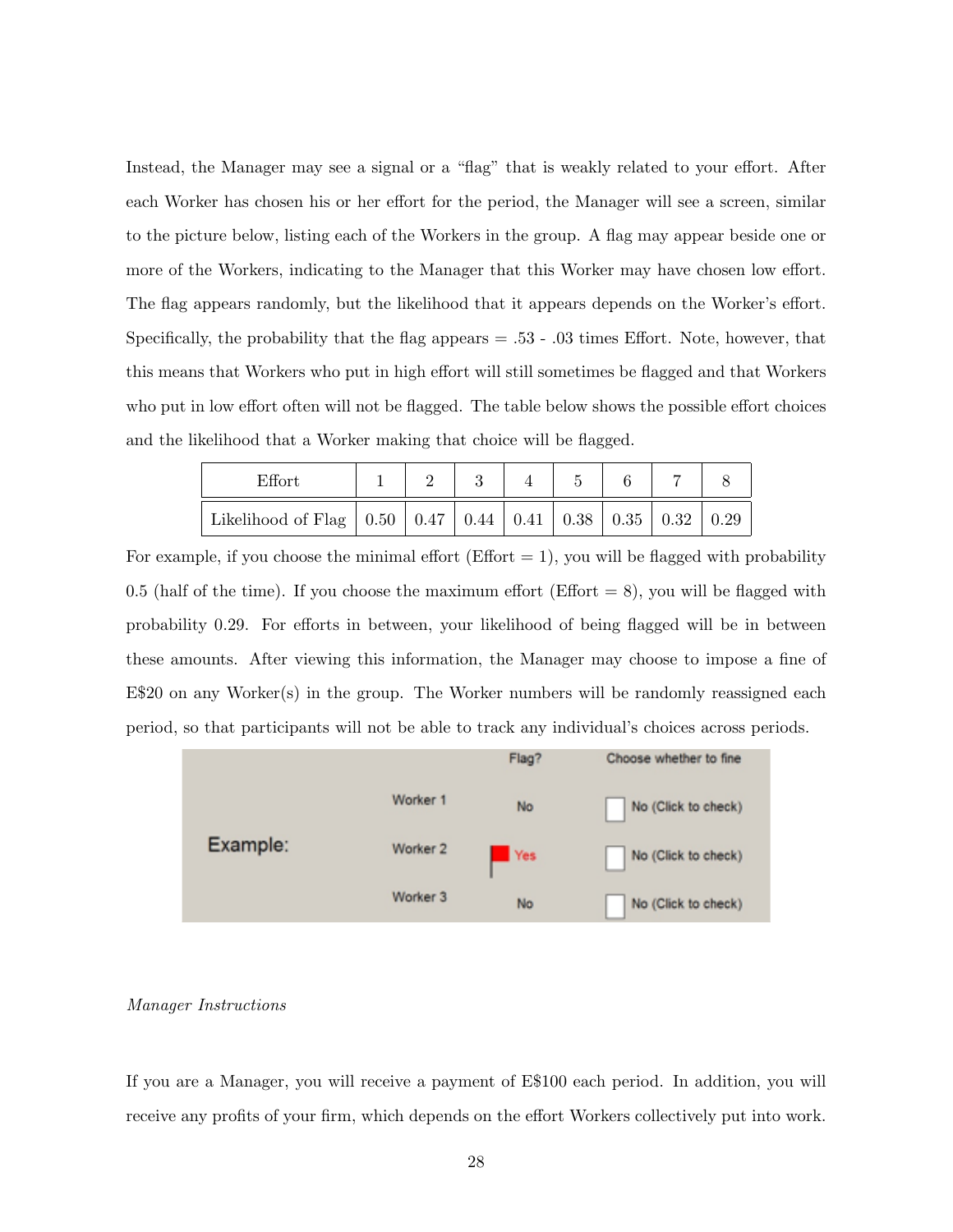Each unit of effort put in by a Worker increases firm profits by E\$25. The firm's profits are therefore equal to 25 times the total effort of all Workers, minus the wages that the Workers receive (E\$50 each). Your payment is thus given by:

Your payoff in E\$ (at the end of each period)  $= 100 + 25 \times$  Total sum of Worker effort - (3) Workers) x (Worker wage of 50)

The table below shows your earnings for each TOTAL effort level put in by the Workers in your group. (Recall that Workers' effort levels must be between 1 and 8.)

|    | <b>Total Effort by Workers</b> |    |     |     |     |     |     |     |                     |     |     |     |          |     |     |     |     |     |     |      |     |
|----|--------------------------------|----|-----|-----|-----|-----|-----|-----|---------------------|-----|-----|-----|----------|-----|-----|-----|-----|-----|-----|------|-----|
|    |                                |    |     |     |     |     | 10  | 11  | $\sim$ 12 13 $\sim$ |     | 14  |     | 15 16 17 |     | 18  | 19  | 20  | 21  | 22  | - 23 | 24  |
| 25 | sol                            | 75 | 100 | 125 | 150 | 175 | 200 | 225 | 250                 | 275 | 300 | 325 | 350      | 375 | 400 | 425 | 450 | 475 | 500 | 525  | 550 |

Toward the end of the period you will be shown the total effort provided by your group, but will not see each individual Worker's effort. Instead, you may see flags beside some of the Workers. As described on the previous page, Workers who put in lower effort are more likely to have a flag beside their name – but it is also likely that Workers who chose high effort are wrongly flagged or that Workers who did choose low effort are not flagged. Lastly, you will be able to fine any of the three Workers. The E\$20 fine will be deducted from the Worker's payoff for the period and will cost you E\$5 for each Worker that you fine.

At the end of the period, after you have chosen whether fine anyone, you will see the actual effort chosen by each Worker. The Worker numbers will be randomly reassigned the following period, so you will not able to track a Worker's choices across periods.

#### Summary of Instructions

1) Each Worker independently decides how much effort to put into working.

2) Workers see the effort put in by other Workers in their group. Managers only see the total effort, but may also see a "flag" next to the Workers' ID  $\#$ , which is weakly associated with how much effort that Worker chose.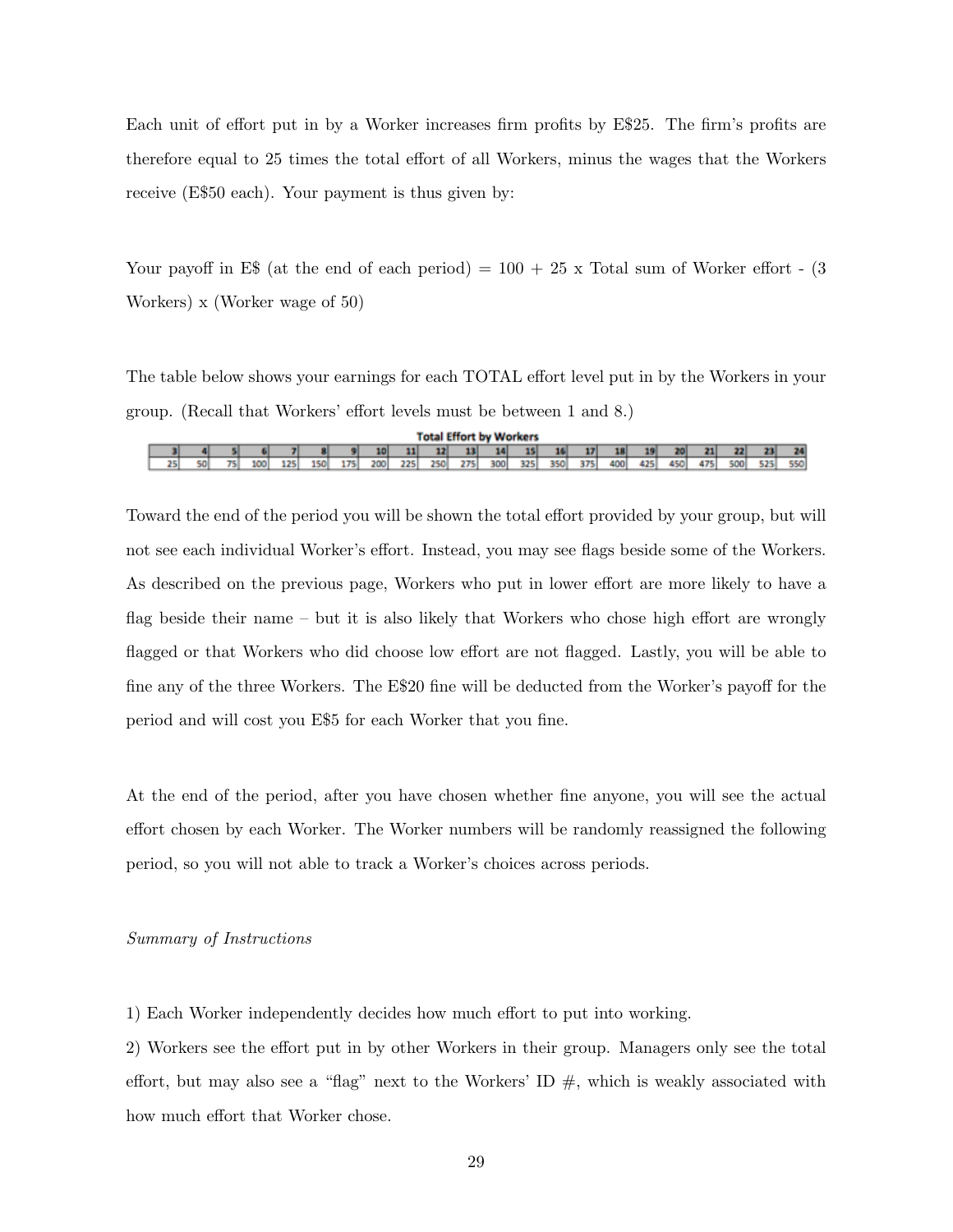3) The Manager has the option to fine any of the three Workers. We will now play a 5 period practice round. There will be no payments for these periods, as they are designed to familiarize you with the task before subsequent paid periods. After the practice, additional instructions may be provided before the paid periods begin.

#### Instructions (Profit Sharing & Peer Reporting Treament)

That concludes the practice rounds. The paid periods will now begin. You will play 10 periods with the same group and your role (Manger or Worker) will be the same as in the practice periods. The following change is being made to the instructions: Workers now share in the profits of the firm (including both the return on Worker effort and the cost of paying wages). Recall that the firm's profits are: 25 x (Total Effort) - (3 Workers) x (Wage of 50). Each Worker will receive 12% of the firm's profits and the Manager will receive the remaining 64% of the profits. For the Workers, this means that payoffs will now depend on your own effort and on the effort of the two other Workers. Your payoffs in each case are given by the table below.

|                                    |    | <b>Your Effort</b> |    |     |    |    |    |    |    |  |  |  |  |  |  |  |
|------------------------------------|----|--------------------|----|-----|----|----|----|----|----|--|--|--|--|--|--|--|
|                                    |    | 1                  | 2  | 3   |    | 5  | 6  | T  | в  |  |  |  |  |  |  |  |
|                                    |    | 36                 | 34 | 32  | 30 | 28 | 26 | 24 | 22 |  |  |  |  |  |  |  |
|                                    | a  | 39                 | 37 | 35  | 33 | 31 | 29 | 27 | 25 |  |  |  |  |  |  |  |
|                                    |    | 42                 | 40 | 38  | 36 | 34 | 32 | 30 | 28 |  |  |  |  |  |  |  |
|                                    | s  | 45                 | 43 | 41  | 39 | 37 | 35 | 33 | 31 |  |  |  |  |  |  |  |
| <b>Total</b>                       |    | 48                 | 46 | 44  | 42 | 40 | 38 | 36 | 34 |  |  |  |  |  |  |  |
|                                    | 7  | 51                 | 49 | 47  | 45 | 43 | 41 | 39 | 37 |  |  |  |  |  |  |  |
| <b>Effort of</b>                   | G  | 54                 | 52 | SO) | 48 | 46 | 44 | 42 | 40 |  |  |  |  |  |  |  |
| the other<br>two<br><b>Workers</b> |    | 57                 | 55 | 53  | 51 | 49 | 47 | 45 | 43 |  |  |  |  |  |  |  |
|                                    | 10 | 60                 | 58 | 56  | 54 | 52 | 50 | 48 | 46 |  |  |  |  |  |  |  |
|                                    | 11 | 63                 | 61 | S9  | 57 | 55 | 53 | 51 | 49 |  |  |  |  |  |  |  |
|                                    | 12 | 66                 | 64 | 62  | 60 | 58 | 56 | 54 | 52 |  |  |  |  |  |  |  |
|                                    | 13 | 69                 | 67 | 65  | 63 | 61 | 59 | 57 | 55 |  |  |  |  |  |  |  |
|                                    | 14 | 72                 | 70 | 68  | 66 | 64 | 62 | 60 | 58 |  |  |  |  |  |  |  |
|                                    | 15 | 75                 | 73 | 71  | 69 | 67 | 65 | 63 | 61 |  |  |  |  |  |  |  |
|                                    | 16 | 78                 | 76 | 74  | 72 | 70 | 68 | 66 | 64 |  |  |  |  |  |  |  |

Interpretation of the table: The columns are labeled 1 through 8 along the top of the table and refer to the effort levels you could choose. The rows are labeled 2 through 16 along the left side of the table and refer to the efforts that the other two Workers could choose in total. The cells show the E\$ you would receive in each case. For example, imagine everyone chose effort 4. To find your payoff, we would look in the column marked "4" for your effort and in the row marked "8" for the total efforts of the two others. We find that your payoff is E\$ 48.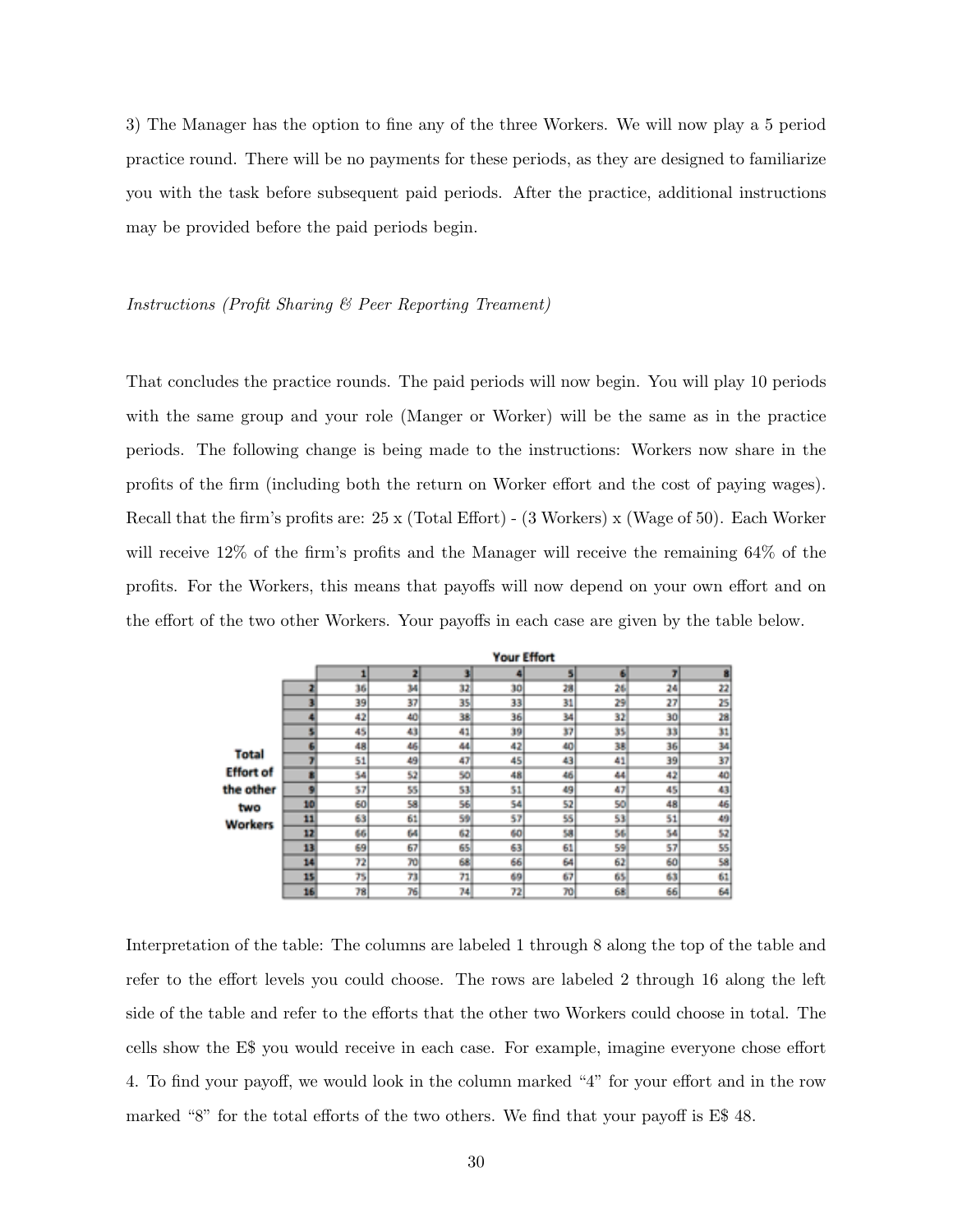Please note:

o As you increase your own effort, your earnings decrease by 2 (we can see this by looking from left to right in any row of the table).

o For each extra unit of effort by one of the other Workers, your earnings increase by 3 (we can see this by looking from top to bottom in any column of the table).

If you are a Manager, you will still receive a payment of E\$ 100 each period. In addition, you will receive 64% of any profits of your firm. As before, firm profits are given by Firm Profits  $= 25$  x (Total sum of Worker effort) - (3 Workers) x (Worker wage of 50) Your payoff in E\$ (at the end of each period) =  $100 + 0.64$  x Firm Profits The table below shows your earnings for each TOTAL effort level put in by the Workers in your group. (Recall that Workers' effort levels must be between 1 and 8.)

|    | <b>Total Effort by Workers</b> |    |                  |     |      |     |                 |     |     |     |     |                 |     |     |     |                 |     |     |     |     |     |
|----|--------------------------------|----|------------------|-----|------|-----|-----------------|-----|-----|-----|-----|-----------------|-----|-----|-----|-----------------|-----|-----|-----|-----|-----|
|    |                                |    |                  |     |      |     | 10 <sup>1</sup> | 11  | 12  | 13  | 14  | 15 <sup>1</sup> | 16  | 17  | 18  | 19 <sup>1</sup> | 20  | 21  | 22  | 23  | 24  |
| 52 | 68                             | 鬼儿 | 100 <sup>1</sup> | 116 | 1321 | 148 | 164             | 180 | 196 | 212 | 228 | 244             | 260 | 276 | 292 | 308             | 324 | 340 | 356 | 372 | 388 |

An additional change is also being made to the instructions: Just as in the practice round, Workers will see the effort choices of each Worker in their group toward the end of the period. However, Workers now have the opportunity to "report" one or more of their peer Workers to the Manager for putting in low effort. Just as before, a flag may appear to the Manager, weakly based on the Worker's efforts. If you send a report, it will appear alongside any flag. The picture below shows what the Manager will see. It costs you E\$5 for each report that you send to the Manager.

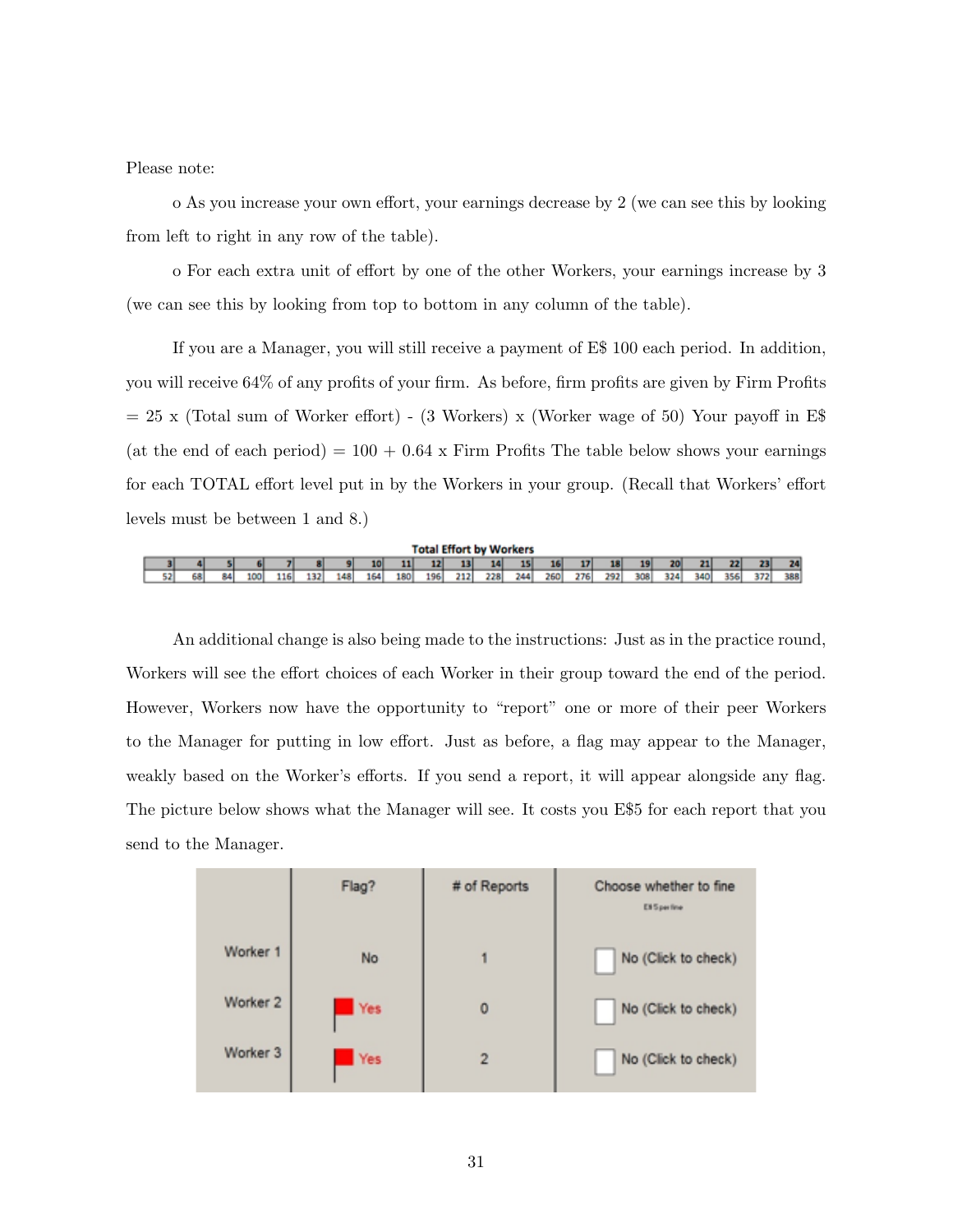To summarize,

1) Each Worker independently decides how much effort to put into working.

2) Workers see the effort put in by other Workers in their group. Workers can report either or both of their peer Workers to the Manager for low effort. Managers only see the total effort, but may also see a "flag" next to the Workers' ID  $\#$ , which is weakly associated with how much effort that Worker chose. They also see how many low effort reports the Worker received from their peer Workers.

3) The Manager has the option to fine any of the three Workers.

#### 7 References

Akerlof, G., 1982. Labor Contracts as Partial Gift Exchange. Quarterly Journal of Economics, 92(November), 543-569.

Akerlof, G., Kranton, R., 2005. Identity and the Economics of Organizations. Journal of Economic Perspectives, 19(1), 9-32.

Alchian, A., Demsetz, H., 1972. Production, Information Costs, and Economic Organization. American Economic Review, 62(December), 777-795.

Banerjee, A., Besley, T., Guinnane, T., 1994. Thy Neighbor's Keeper: The Design of a Credit Cooperative with Theory and a Test. Quarterly Journal of Economics, 109(May), 491-515.

Benabou, R., Tirole, J., 2003. Intrinsic and Extrinsic Motivation. Review of Economic Studies, 70(3), 489-520.

Besley, T., Coate, S., 1995. Group Lending, Repayment Incentives and Social Collateral. Journal of Development Economics, 46, 1-18.

Bhargava, S., 1994. Profit Sharing and the Financial Performance of Companies: Evidence from U.K. Panel Data. The Economic Journal, 104(426), 1044-1056.

Bowles, S., 1985. The production process in a competitive economy: Walrasian, Neo-Hobbesian and Marxian models. American Economic Review, 75(1), 16-36.

Carpenter, J., Bowles, S., Gintis, H., Hwang, S.-H., 2009. Strong reciprocity and team production: theory and evidence. Journal of Economic Behavior & Organization, 71(2), 221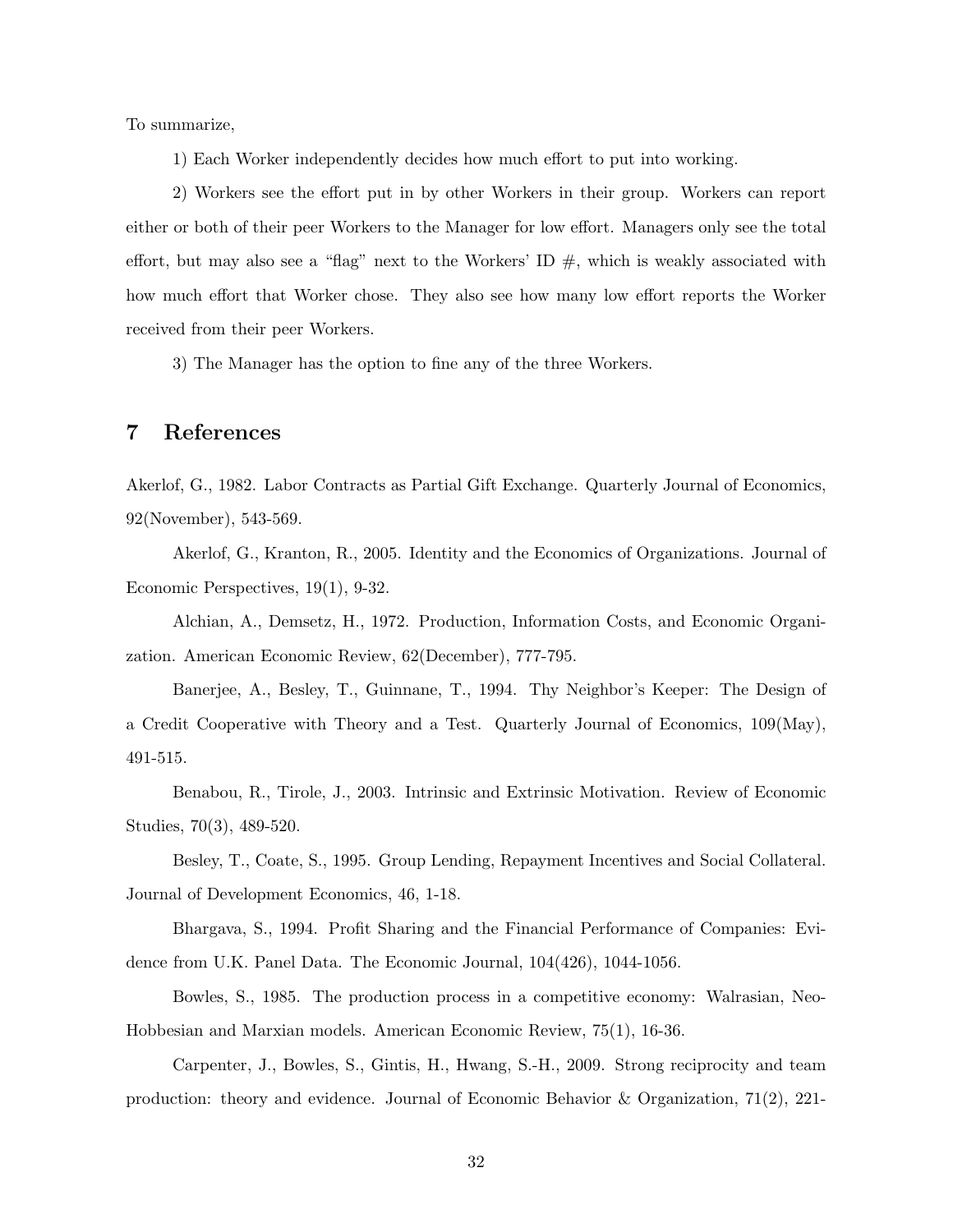232.

Charness, G., Kuhn, P., 2011, Chapter 3 - Lab Labor: What Can Labor Economists Learn from the Lab? In: A. Orley, C. David (Eds.). Handbook of Labor Economics. Elsevier, pp. 229-330.

Chaudhuri, A., 2011. Sustaining cooperation in laboratory public good experiments: a selective survey of the literature. Experimental Economics, 14(1), 47-83.

Corgnet, B., 2012. Peer evaluations and team performance: when friends do worse than strangers. Economic Inquiry, 50(1), 171-181.

Fischbacher, U., 2007. z-Tree: Zurich Toolbox for Ready-made Economic Experiments. Experimental Economics, 10(2), 171-178.

Freeman, R., Kruse, D., Blasi, J., 2010, Worker responses to shirking under shared capitalism. In: D. Kruse, R. Freeman, J. Blasi (Eds.). Shared Capitalism at Work: Employee Ownership, Profit and Gain sharing, and Borad-based Stock Options. University of Chicago Press, Chicago, pp. 77-103.

Hansen, D., 1997. Worker Performance and Group Incentives: a case study. Industrial and Labour Relations Review, 51(1), 37-49.

Holmstrom, B., 1982. Moral Hazard in Teams. Bell Journal of Economics, 13, 324-340.

Kandel, E., Lazear, E., 1992. Peer Pressure and Partnerships. Journal of Political Economy, 100(4), 801-817.

Knez, M., Simester, D., 2001. Firm-wide Incentives and Mutual Monitoring as Continental Airlines. Journal of Labor Economics, 19(4), 743-772.

Rabin, M., 1993. Incorporating Fairness into Game Theory and Economics. American Economic Review, 83(5 December), 1281-1302.

Rotemberg, J.J., 1994. Human Relations in the Workplace. Journal of Political Economy, 102(4), 684-717.

Shapiro, C., Stiglitz, J.E., 1984. Equilibrium Unemployment as a Worker Discipline Device. The American Economic Review, 74(3), 433-444.

Weitzman, M., Kruse, D., 1990, Profit Sharing and Productivity. In: A. Blinder (Ed.). Paying for Productivity: a look at the evidence. Brookings Institution, Washington DC, pp. 95-140.